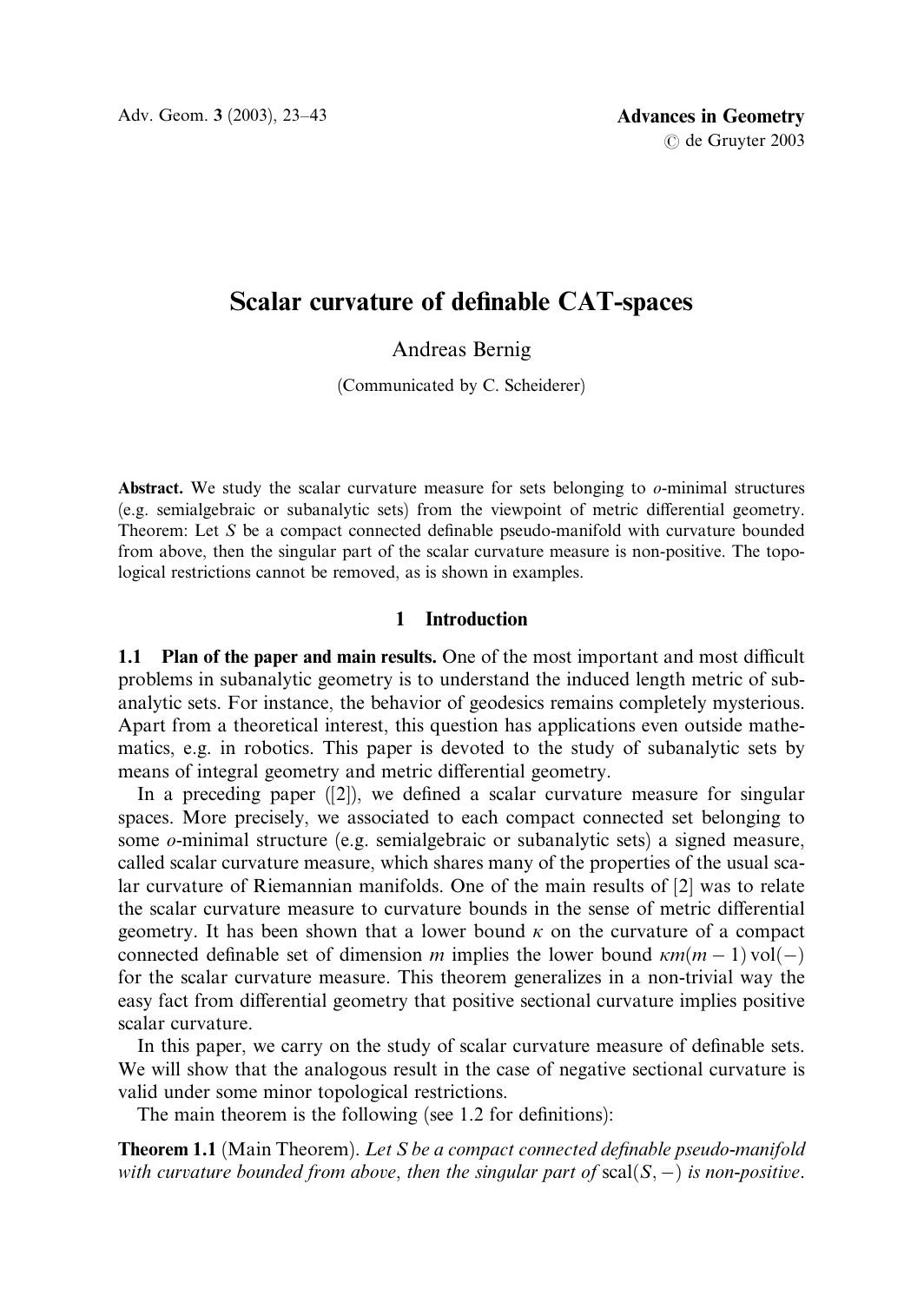**Remarks.** If the dimension of S is m and the upper curvature bound  $\kappa$ , then we get an inequality between signed measures:

$$
scal(S, -) \leq \kappa m(m-1) vol(S, -).
$$

This generalizes the classical upper bound for the scalar curvature  $s \leq \kappa m(m - 1)$  on m-dimensional Riemannian manifolds with sectional curvature bounded from above by  $\kappa$ .

If S is a pseudo-manifold, then there exists a stratification with the property that each  $m-1$ -stratum is contained in the boundary of exactly two *m*-strata. This is what we really need.

The topological assumption made in the theorem is in general necessary. For instance, take the closed unit ball in Euclidean space. Being convex, it has non-positive curvature in the metric sense, but its total scalar curvature is strictly positive because of the boundary contribution. Another example will be presented in Section 4.

Since everything is done locally, the theorem remains true for closed connected definable sets S. In this case,  $\text{scal}(S, -)$  is still a difference of non-negative Borel measures and scal $(S, U)$  is well-defined for precompact U.

The paper is organized as follows. After giving the basic definitions, we will show some results about geodesics on definable spaces, which are of independent interest, see Section 2. The proof of the main theorem is contained in Section 3. It consists of two steps, one for strata of codimension 1, one for strata of codimension 2. The proofs in these cases are different, although they share some common features, as the use of the triangle inequality for angles and the extension property for geodesics. A consequence of one of the obtained formulas is the invariance of the scalar curvature measure under isometries. Such a result (actually a more general version) was conjectured by J. Fu. This invariance property is obtained in Section 4. It is the generalization of the classical fact that the scalar curvature on a Riemannian manifold is an inner quantity.

The idea behind the proof of the main theorem is to use the fact that, in the situation we will consider, each geodesic can be extended beyond its endpoints, by properties of CAT-spaces. In codimension 2, the triangle inequality for angles then yields that the density at each point of the stratum is bounded from below by 1. In codimension 1, a careful investigation of geodesics and angles between them is necessary. Again, we will conclude by the triangle inequality for angles that the scalar curvature measure is non-positive.

Acknowledgments. I would like to thank Professor Ludwig Bröcker for helpful discussions and his encouragement and the referee for useful comments.

1.2 Recall of definitions. First, we will introduce spaces with curvature bounded from above and give some properties that will be needed in the following proof. There is an excellent book, [4], where the reader can find a systematic treatment of spaces with curvature bounded from above. The following definitions are taken from Part II of that book.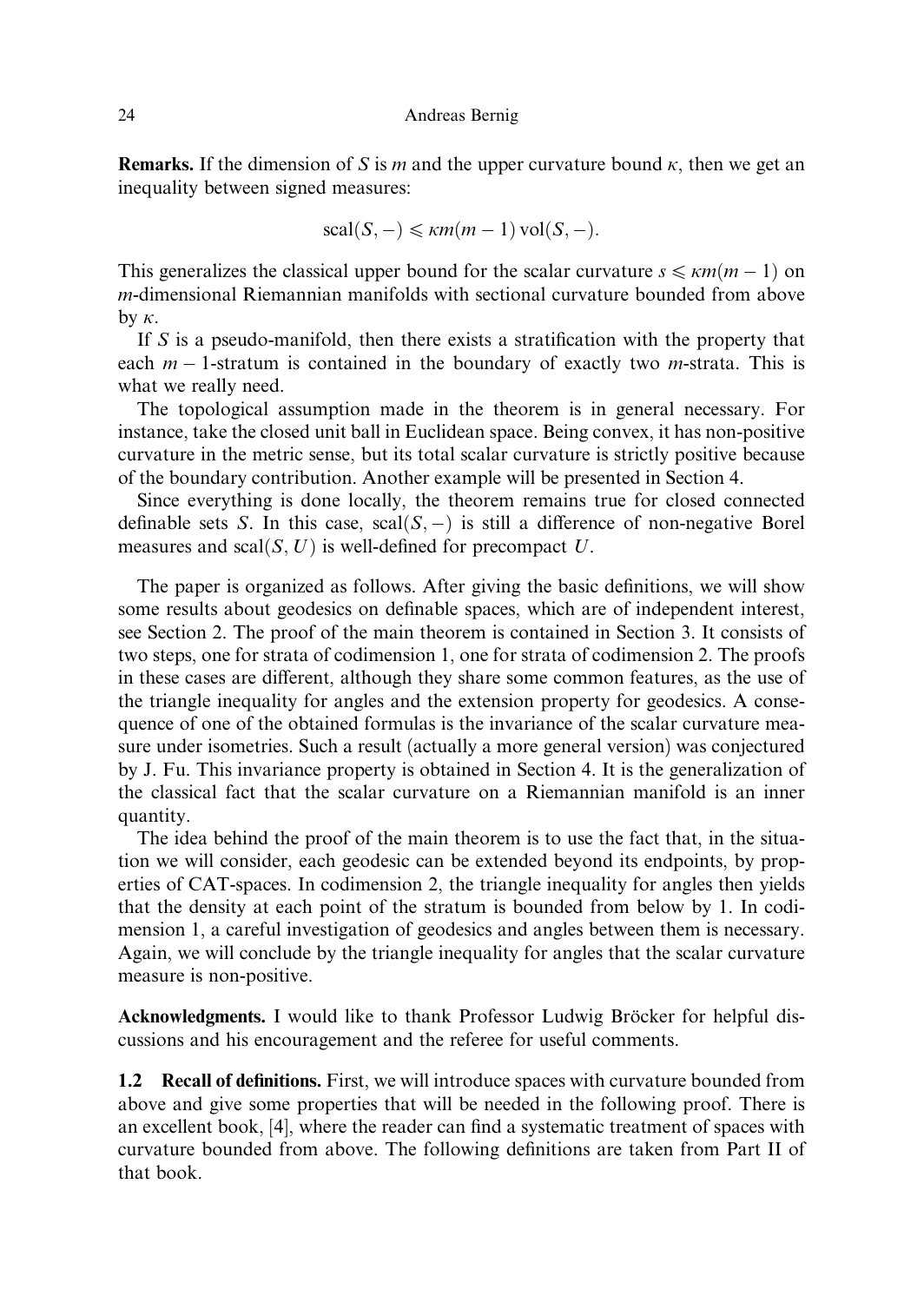Definition 1.2. A geodesic triangle in an inner metric space consists of three points A, B, C and geodesic segments  $[A, B], [B, C]$  and  $[C, A]$  between them. We say that it satisfies the CAT( $\kappa$ ) inequality ( $\kappa \in \mathbb{R}$ ), if for all points  $P \in [A, B]$  and  $Q \in [A, C]$ , we have  $d(P, Q) \le d(\tilde{P}, \tilde{Q})$ , where  $\tilde{P}$  and  $\tilde{Q}$  are points on the sides  $[\tilde{A}, \tilde{B}]$  respectively  $[\tilde{A}, \tilde{B}]$  of a comparison triangle  $\tilde{A}, \tilde{B}, \tilde{C}$  in the 2-dimensional space form  $M_{\kappa}$  with constant curvature k with  $d(\tilde{A}, \tilde{P}) = d(A, P), d(\tilde{A}, \tilde{O}) = d(A, O)$ .

A metric space is called  $d$  geodesic if all pairs of points a distance less than  $d$  apart can be joined by a (not necessarily unique) geodesic.

We denote by  $D_k$  the diameter of  $M_k$ , that is  $D_k = \infty$  for  $k \leq 0$  and  $D_k = \frac{\pi}{\sqrt{k}}$  for  $\kappa > 0$ .

**Definition 1.3.** a) An inner metric space X is called  $CAT(k)$  space if it is a  $D_k$  geodesic space and all geodesic triangles of perimeter less than  $2D_k$  satisfy the CAT $(k)$ inequality.

b) A metric space X is said to be of curvature  $\leq k$  if it is locally a CAT $(k)$ -space, i.e. for every  $x \in X$  there exists  $r_x > 0$  such that the ball  $B(x, r_x)$ , endowed with the induced metric, is a  $CAT(*k*)$ -space.

Remark 1.4. The initials C, A, T stand for Cartan, Alexandrov and Toponogov.

Recall that in a metric space X, the angle  $\angle (A, B, C)$  is defined as the angle at A~ of a comparison triangle  $A, \overline{B}, C$  in Euclidean space. The Alexandrov angle between two geodesics  $c, c'$  with  $c(0) = c'(0) = x$  is defined as  $\angle(c, c') :=$  $\limsup_{t, t' \to 0} \angle(x, c(t), c'(t)).$ 

The next few statements are taken from [4]. We will need them in the course of the proof of our main theorem.

**Proposition 1.5.** Suppose X is a  $CAT(K)$ -space. Then:

- . The Alexandrov angle between the sides of any geodesic triangle of perimeter smaller than  $2D_k$  in X with distinct vertices is not greater than the angle between the corresponding sides of its comparison triangle in  $M_{\kappa}^2$ . Moreover, every  $D_{\kappa}$ -geodesic metric space with this property is actually a  $CAT(\kappa)$ -space.
- Every local geodesic in X of length at most  $D_k$  is a geodesic.
- If X is a topological manifold, then each geodesic  $\gamma : [a, b] \to X$  can be extended to a geodesic  $\gamma : [a - \varepsilon, b + \varepsilon] \to X$  for some  $\varepsilon > 0$ . It follows that, if X is complete, any geodesic can be extended to a geodesic of length  $D_{\kappa}$ .

Next, we recall the definition of  $\sigma$ -minimal structures. Most propositions about semialgebraic sets can be deduced from a short list of properties, including the Tarski– Seidenberg principle (which states that the projection of a semialgebraic set is semialgebraic). Each class of sets satisfying these axioms shares automatically many useful properties with semialgebraic sets, e.g. boundedness of number of connected components. The definition is the following: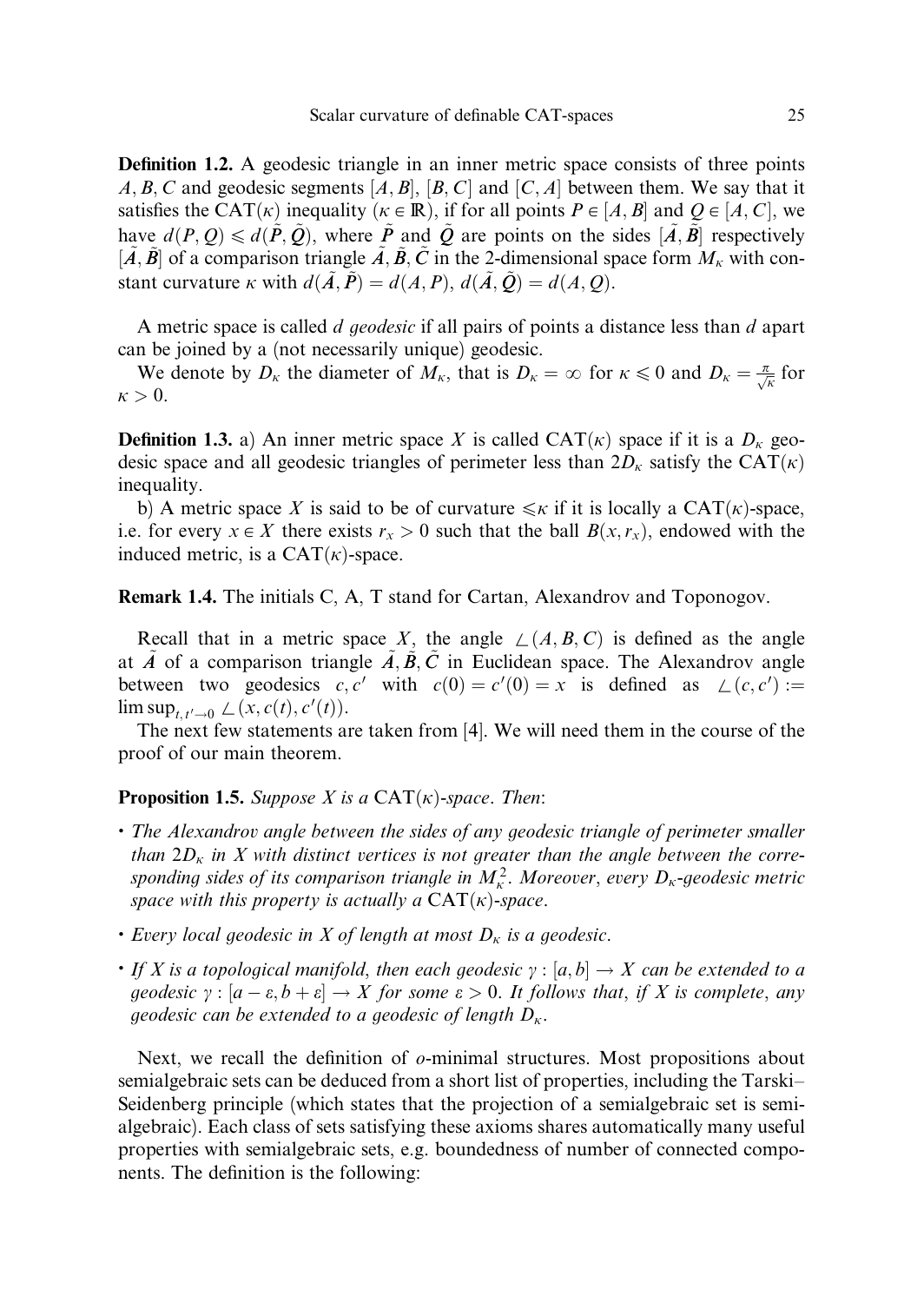**Definition 1.6.** An *o-minimal structure* is a sequence  $\sigma = (\sigma_n)_{n=1,2,3}$  such that:

- a)  $\sigma_n$  is a Boolean algebra of subsets of  $\mathbb{R}^n$ .
- b) Algebraic subsets belong to  $\sigma$ .
- c) If  $S \in \sigma_n$  and  $S' \in \sigma_m$ , then  $S \times S' \in \sigma_{n+m}$ .
- d) If  $S \in \sigma_{n+1}$  then  $\pi(S) \in \sigma_n$  where  $\pi : \mathbb{R}^{n+1} \to \mathbb{R}^n$  is the projection on the first n coordinates.
- e)  $\sigma_1$  consists exactly of finite unions of points and intervals.

**Examples 1.7.** The smallest example of an  $o$ -minimal structure is the set of semialgebraic sets.

Globally subanalytic sets form an  $o$ -minimal structure. A set is called globally subanalytic if its closure in the projective space is subanalytic.

Sets definable over  $\mathbb{R}_{exp} = (\mathbb{R}, +, \cdot, <, exp)$  yield another example of an *o*-minimal structure.

The basic reference for *o*-minimal structures is [21], see also [10]. In the rest of the paper, we fix an  $o$ -minimal system and refer to its elements as *definable sets*.

**Definition 1.8.** Let  $S \subset \mathbb{R}^n$  be a compact connected definable set. Then the restriction of the Euclidean metric of  $\mathbb{R}^n$  defines a metric on S, also called *Euclidean metric* and denoted by  $d_e$ . In general,  $d_e$  is not a length metric, but it induces a unique length metric on S, which we will denote by  $d_i$ . It is called *inner metric* of S.

Let  $\delta(T, T') := \sup_{v \in T, ||v|| = 1} d(v, T')$  denote the "distance" of vector subspaces of  $\mathbb{R}^n$ . Then T is contained in T' if and only if  $\delta(T, T') = 0$ . It is easy to see that  $\delta(T, T') = ||\Pi_{T'}^{\perp} \Pi_T||$ , where  $\Pi_T$  denotes the projection on T and  $\Pi_{T'}^{\perp}$  the projection on the orthogonal complement of  $T'$ .

**Definition 1.9.** A stratification  $S = \bigcup_i X^i$  of a closed subset of  $\mathbb{R}^n$  is called *Verdier*stratification if for any pair  $X^i$ ,  $X^j$  of strata with  $X^i \subset \partial X^j$  and each  $x \in X^i$  we have the following *Verdier condition*: There are a real number  $C > 0$  and a neighborhood U of x such that  $\delta(T_p X^i, T_q X^j) \leq C ||p - q||$  for  $p \in X^i \cap U, q \in X^j \cap U$ .

Given a Whitney-stratification  $S = \bigcup X^{i} \subset \mathbb{R}^{n}$  of a compact definable set, we denote by Nor<sub>e</sub>  $S \subset \mathbb{R}^n \times S^{n-1} \subset \mathbb{R}^{2n}$  the set of unit vectors normal to some stratum. Nor<sub>e</sub>  $T_{X}$ ;  $X^j$ ,  $X^i \subset \overline{X^j}$  denotes the set of limits of unit normal vectors of  $X^j$  with footpoints tending to points  $X<sup>i</sup>$ . A more detailed description of these sets and their relations can be found in [16].

**Definition 1.10.** We call a Whitney-stratification  $S = \bigcup X^i \subset \mathbb{R}^n$  of a compact definable set *tame* if there is a stratification  $\bigcup N^{\mu}$  of the unit normal space Nor<sub>e</sub> S  $\subset$  $\mathbb{R}^n \times S^{n-1} \subset \mathbb{R}^{2n}$  satisfying the following two conditions: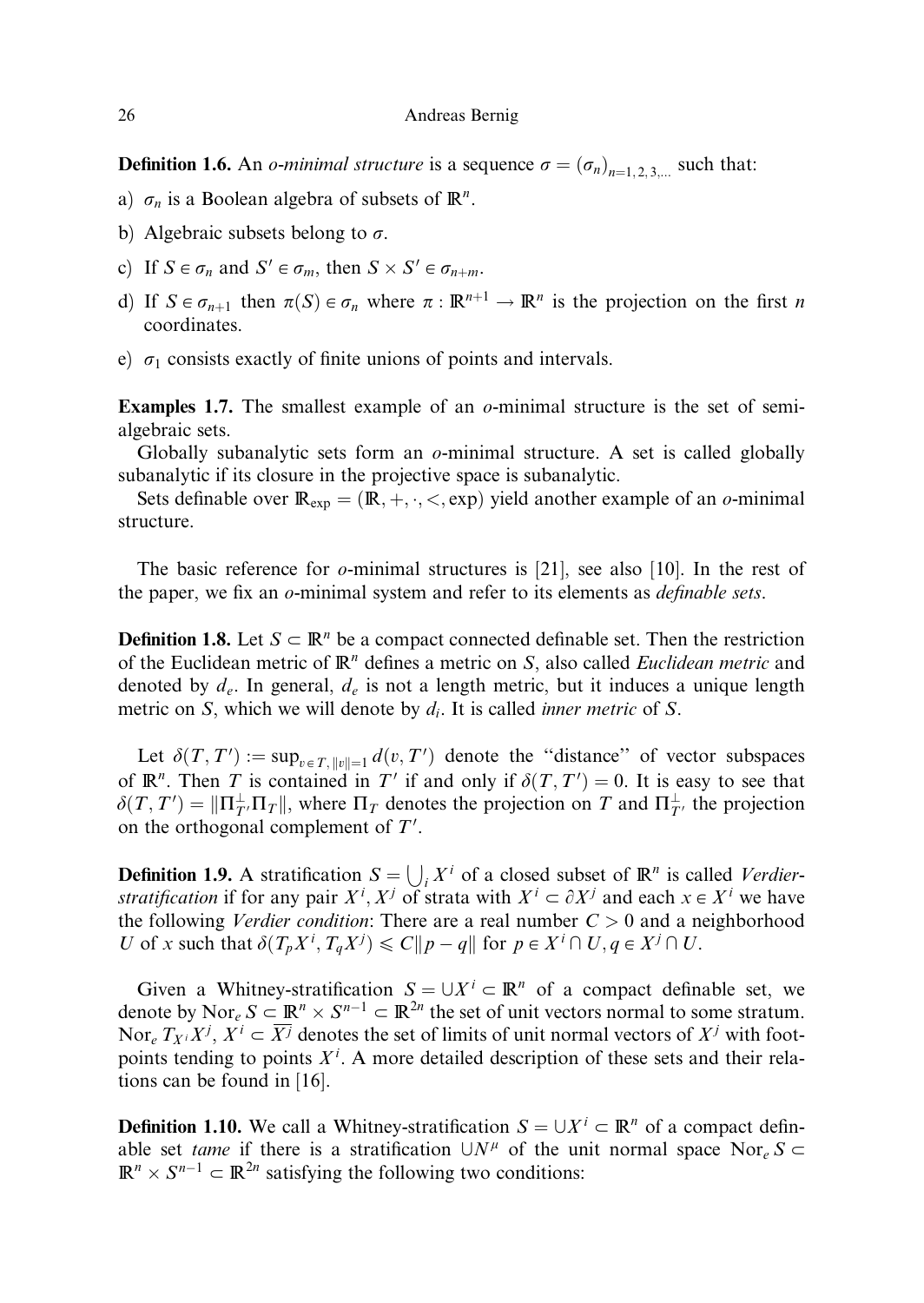- a)  $\{N^{\mu}\}\$ is compatible with the sets Nor<sub>e</sub>  $T_{X_i}X^j$ , where  $X^i \subset \overline{X^j}$ . This means that each of the latter sets is a union of strata.
- b) The projection  $\pi : \text{Nor}_e S \to S$ ,  $(x, v_e) \mapsto x$  is a submersion on each stratum.

Remark 1.11. Let S be a compact definable set. Then it admits stratifications of each of the above types, as was proven by Ta Lê Loi  $(18)$  for Verdier stratifications and by Bröcker–Kuppe  $([5], [16])$  for tame stratifications.

If one defines scalar curvature measure in the integral geometric setting, then one needs tame stratifications from the very beginning. However, in this paper, we define scalar curvature measure by an explicit formula and will need tame stratifications only for some technical arguments in the proof of the main theorem.

We now come to the definition of the scalar curvature measure of definable sets. At first look, this seems to be an ad hoc definition, but it is shown in Theorem 1.2 of [2] that this definition coincides with a more natural definition coming from integral geometry. Since we do not want to go into details on integral geometry (such as Lipschitz–Killing curvatures), we define the scalar curvature measure from the very beginning by the formula below.

**Definition 1.12.** Let S be a compact connected definable set of dimension  $m$  with a stratification  $S = \bigcup_i X^i$ . Then we define a (signed) Borel measure by setting for each Borel subset  $U \subset \overline{S}$ 

$$
\begin{split} \text{scal}(S,U) &:= \int_{U \cap X^m} s(x) \, d\text{vol}_m(x) + 2 \int_{U \cap X^{m-1}} \sum_{i=1}^k \text{tr} \, H_{w_i} \, d\text{vol}_{m-1}(x) \\ &+ 4\pi \int_{U \cap X^{m-2}} \left( \frac{1}{2} + \frac{(-1)^m}{2} \chi_{\text{loc}}(S,x) - \theta_m(S,x) \right) d\text{vol}_{m-2}(x). \end{split}
$$

Here,  $w_1, w_2, \ldots, w_k$  denote the normal vectors of  $X^{m-1}$  in direction of the highest dimensional strata and tr $H_{w_i}$  is the trace of the second fundamental form of  $X^{m-1}$ in direction  $w_i$   $(H_{w_i} = -\nabla w_i)$ . By  $\chi_{loc}(S, x) := \chi(H_*(S, S \setminus \{x\}))$  we denote the local Euler-characteristic of S at x with respect to Borel–Moore homology.  $\theta_m(S, x)$  denotes the *m*-dimensional density of  $S$  at  $x$ .

Remark 1.13. The scalar curvature measure is independent of the chosen stratification. See [16] or [5] for details.

Examples 1.14. A Riemannian manifold has positive or negative scalar curvature measure if and only if its usual scalar curvature is positive or negative respectively.

A Riemannian manifold with boundary has positive or negative scalar curvature measure if and only if its scalar curvature is positive or negative and the mean curvature of the boundary is positive or negative respectively.

For a compact Riemannian manifold S,  $\text{scal}(S, S)$  is called the total scalar curvature. The Einstein–Hilbert functional of S is the functional that associates to a metric the total scalar curvature.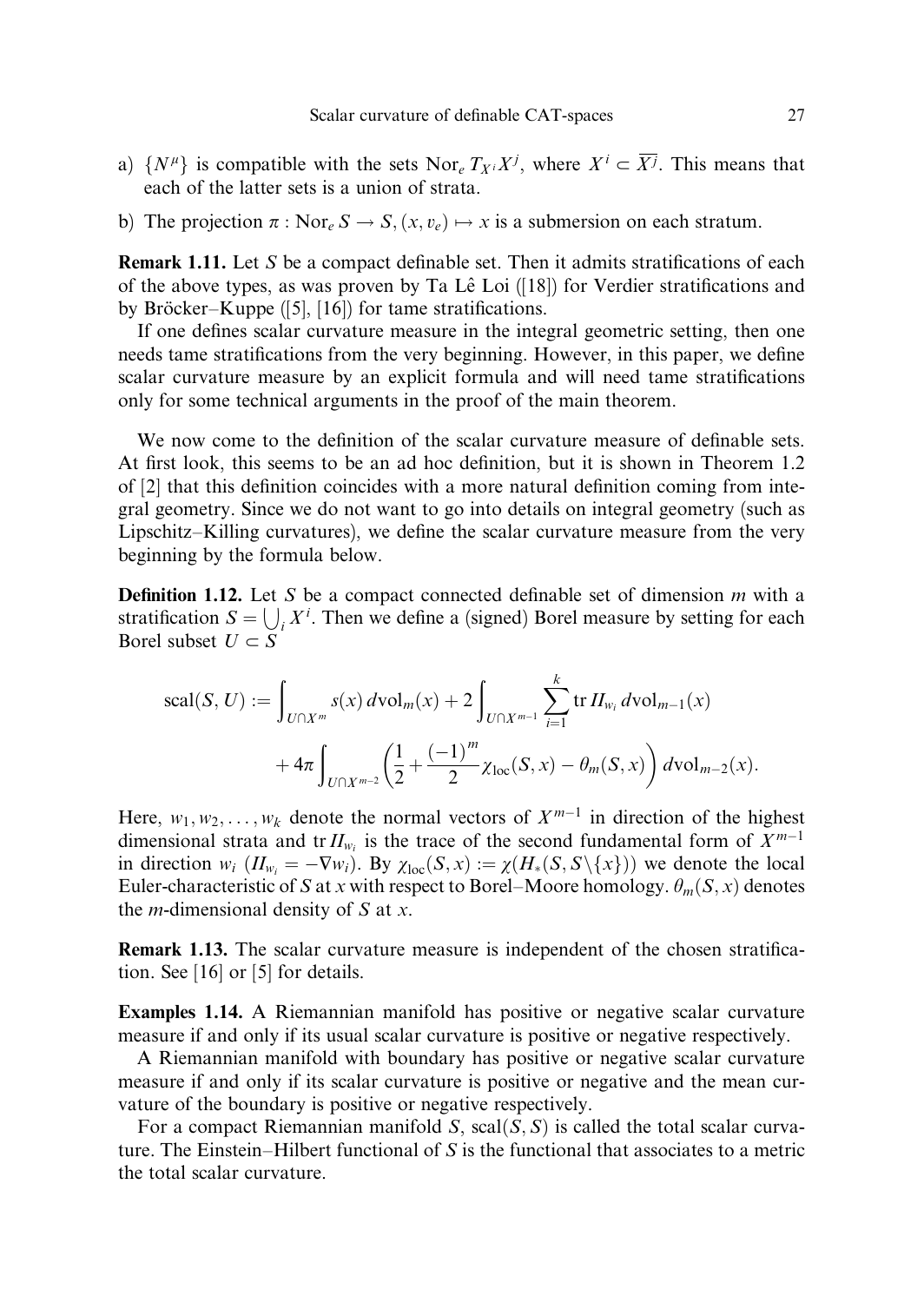The scalar curvature measure of the surface of a cube is concentrated in its vertices. The scalar curvature measure of a vertex is  $4\pi (1 - \frac{3}{4}) = \pi$ . The total scalar curvature equals  $8\pi = 4\pi\gamma$ . This is the Gauss–Bonnet-formula, which remains true in this setting. See [5] for details.

### 2 Law of reflection

Not much is known about the behavior of geodesics on definable sets. Approaching the boundary of a highest dimensional stratum, the differential equation for geodesics becomes singular. However, using some metric arguments and sufficiently good stratifications, we are able to show a law of reflection that will be important later on.

Proposition 2.1. Let S be a compact definable set of dimension m with a fixed tame stratification,  $X^{m-1}$  and  $X^m$  strata of dimension  $m-1$  respectively m with  $X^{m-1} \subset \overline{X^m}$ . Then there is a definable subset E of  $X^{m-1}$  of dimension smaller than  $m-1$  such that for each point  $P \in X^{m-1} \backslash E$  the following two conditions are satisfied:

- The tangent map extends continuously from  $X^m$  to P, i.e. there is a unique mdimensional space T such that  $T_0X^m \to T$  for  $Q \to P$ .
- . Near P, Verdier's condition is satisfied.

Proof. We can refine the given stratification to a stratification satisfying Verdier's condition. Therefore, if we remove some strata of smaller dimension, Verdier's condition will be satisfied on  $X^{m-1}$ .

On the other hand, the set of limit tangent spaces of  $X<sup>m</sup>$  has dimension less than m in the Grassmannian of pointed  $m - 1$  dimensional affine subspaces of  $\mathbb{R}^n$  (see [16]). We denote for each  $x \in \overline{X^{m-1}} \setminus X^{m-1}$  the set of limit tangent spaces at x by  $T_{\lim,x}X^m$ . Then  $T_{\lim}X^m = \bigcup_{x \in \overline{X^m} \setminus X^m} T_{\lim,x}X^m$ . We therefore see that the dimension of  $T_{\lim x} X^m$  has to be 0 almost everywhere. As a consequence of Hardt's Theorem (see for instance [10], Theorem 5.22), this dimension is a definable function of x. It follows that it is 0 outside a set of smaller dimension. With  $X<sup>m</sup>$  being locally connected,  $T_{\lim P} X^m$  is connected for each  $P \in X^{m-1}$ . Therefore, if it is 0-dimensional, it consists only of a single space which implies that the tangent map extends continuously to  $P$ .

**Proposition 2.2.** Let  $X^m$  and  $X^{m-1}$  be two strata as above. Suppose that the tangent map extends continuously from  $X^m$  to P with limit tangent space T. Then we can describe  $X^m$  (locally at P) in the following way: There are an orthonormal base of  $\mathbb{R}^n$ with associated coordinates  $\{x_1, \ldots, x_n\}$  and smooth functions g, f such that:

$$
T_P X^{m-1} = \{x_m = x_{m+1} = \dots = x_n = 0\}.
$$
  

$$
T = \{x_{m+1} = x_{m+2} = \dots = x_n = 0\}.
$$

 $X^m$  is the graph of f over the open set  $U = \{(x_1, \ldots, x_m) \in T : x_m > g(x_1, \ldots, x_{m-1})\}.$ The derivatives of  $f$ ,  $\frac{\partial f}{\partial x_i}(Q)$  tend to 0 for  $Q \to P$ .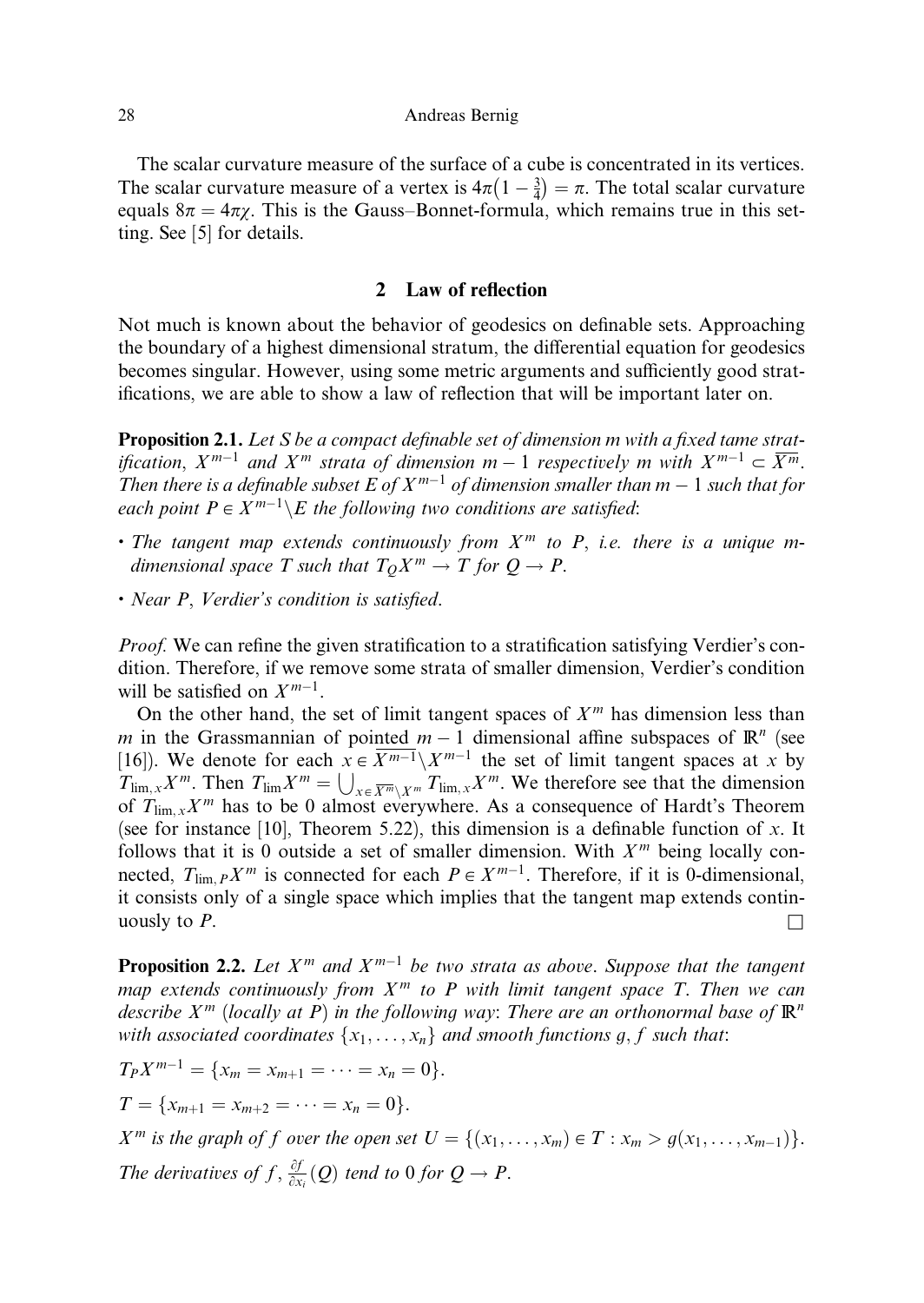*Proof.* Remember that  $X^{m-1}$  is smooth. The tangent space  $T_P X^{m-1}$  is included in T, hence the projection of  $X^{m-1}$  to T will be a smooth hypersurface of T which can be written as the graph of a smooth function  $q$ . If we choose first a coordinate system on  $T_P X^{m-1}$ , extend it to a coordinate system of T and finally to one of  $\mathbb{R}^n$ , we get automatically the first two conditions.

By our assumption, the tangent space  $T_0X^m$  will be close to T in the Grassmannian. Therefore, the projection from  $X<sup>m</sup>$  to T is a bijective smooth map. By simple topological reasons, its image must be one of the sets  $\{x_m > g(x_1, \ldots, x_{m-1})\}$  or  ${x<sub>m</sub> < g(x<sub>1</sub>,...,x<sub>m-1</sub>)}$ . Changing the signs of the coordinate  $x<sub>m</sub>$  and of g, we can suppose that this image is  $U = \{x_m > g(x_1, \ldots, x_{m-1})\}$ . Since  $X^m$  is smooth, we get some smooth function f such that  $X<sup>m</sup>$  is the graph of f over U. The partial derivatives of  $f$  tend to 0 as follows easily from the uniqueness of the limit tangent space.  $\Box$ 

**Remark.** We can extend f to a continuous function (also denoted by f) on  $\overline{U} =$  $U \cup \text{graph } g$ . The graph of f over the set graph g is nothing else than  $X^{m-1}$ . Since  $X^{m-1}$  is smooth,  $f|_{\text{graph } g}$  is smooth. We know furthermore that  $T_P X^{m-1} \subset T$  which yields that all derivatives of  $f|_{\text{graph }g}$  vanish at 0.

**Proposition 2.3.** Same situation as above. Let  $A \in X^m$ ,  $P \in X^{m-1}$  be points such that  $d_i(A, P) \leqslant d_i(A, P')$  for all points  $P' \in X^{m-1}$ . Further suppose that the tangent map extends continuously from  $X^m$  to P. Choose a geodesic  $\gamma$  between P and A, parameterized by arclength and with  $\gamma(0) = P$ . Let  $w \in T$  be the vector which is given in our coordinate system by  $(0, \ldots, 0, 1)$ . Then

$$
\lim_{\alpha \to 0} \frac{\gamma(\alpha) - P}{\alpha} = w.
$$

*Proof.* We argue by contradiction. Suppose there exist a vector  $w' \neq w$  and a sequence of real numbers  $\alpha_1 > \alpha_2 > \cdots \rightarrow 0$  such that

$$
\lim_{i\to\infty}\frac{\gamma(\alpha_i)-P}{\alpha_i}=w'.
$$

Set  $r_i := \left\| \frac{\gamma(\alpha_i) - P - \alpha_i w'}{\alpha_i} \right\|$  $\frac{1}{2}$ . Then  $r_i \rightarrow 0$ . By the triangle inequality we get

$$
r_i\alpha_i \geq d_e(\gamma(\alpha_i), P) - \alpha_i \|w'\|.
$$

By some easy arguments using Whitney's condition B, we see that  $\lim_{i\to\infty} \frac{d_e(y(\alpha_i), P)}{a_i}$  $\lim_{i \to \infty} \frac{d_i(\gamma(\alpha_i), P)}{\alpha_i} = 1$ . So we easily get  $||w'|| \ge 1$ .

On the other hand, we always have  $d_i \geq d_e$ . It follows  $\|\gamma(\alpha_i) - P\| \leq \alpha_i$  and

$$
||w'|| \leq ||w' - \frac{\gamma(\alpha_i) - P}{\alpha_i}|| + ||\frac{\gamma(\alpha_i) - P}{\alpha_i}|| \leq r_i + 1.
$$

Since  $r_i \to 0$ , it follows  $||w'|| \le 1$  and finally  $||w'|| = 1$ .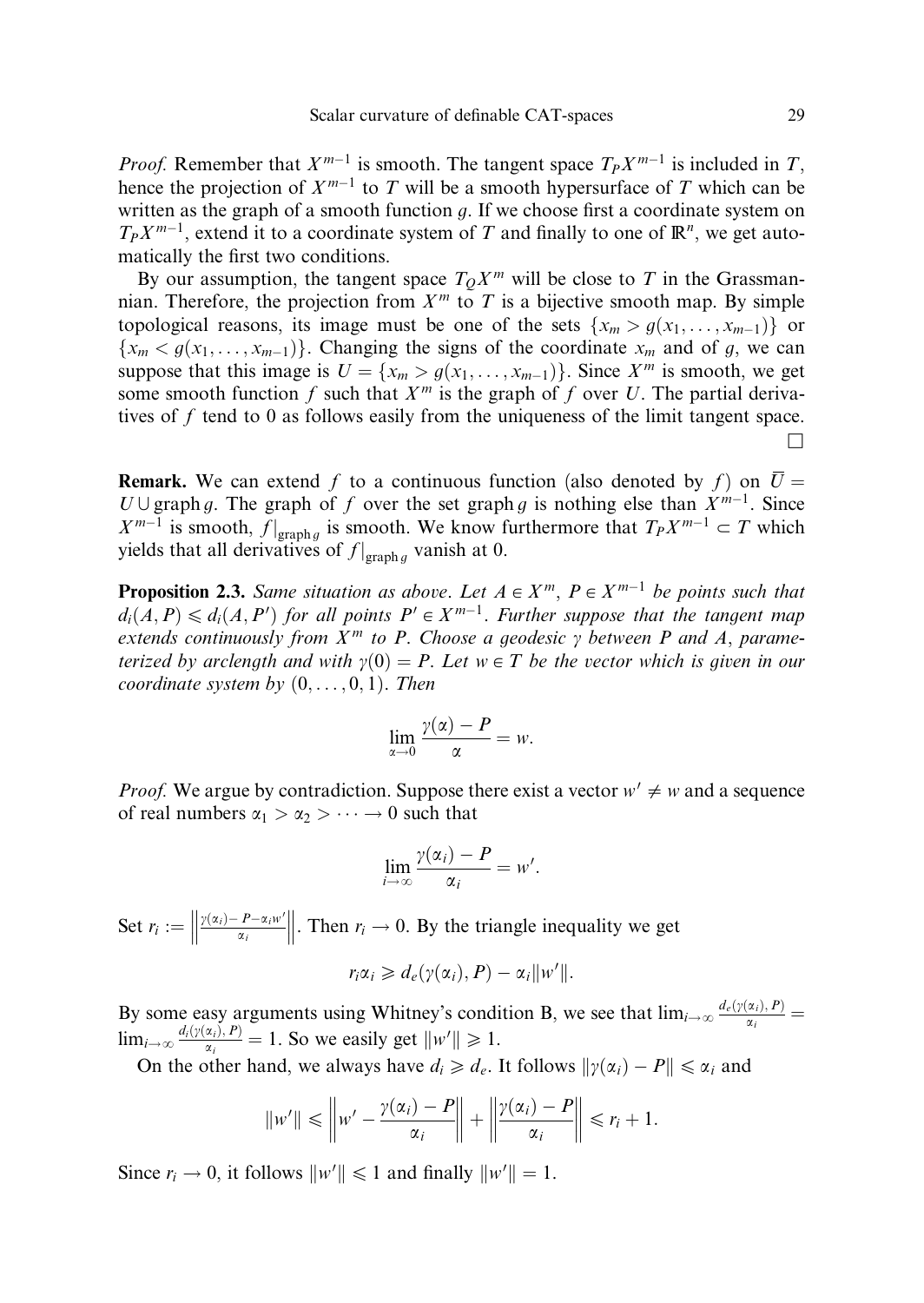Next, T is the unique limit tangent space and therefore  $w' \in T$ . Since  $w' \neq w$ , some of the first  $m - 1$  coordinates of w' must be non-zero. Suppose without loss of generality that  $w' = (w_1, \ldots, w_m, 0, \ldots, 0)$  with  $w_1 \neq 0$ .

Now,  $\gamma(\alpha_i)$  has coordinates  $(h_1, \ldots, h_m, 0, \ldots, 0)$  with  $h_i = \alpha_i w_i + o(\alpha_i)$ . The line  $L_i$ that joins this point with the point  $P' = (h_1, \ldots, h_{m-1}, g(h_1, \ldots, h_{m-1}), 0, \ldots, 0)$  has length  $l_i = g(h_1, \ldots, h_{m-1}) - h_m$ . Since the derivatives of g at 0 vanish, it follows that

$$
\lim_{i\to\infty}\left|\frac{l_i}{\alpha_i}\right| = |w_m| < 1.
$$

For i sufficiently big, the function f will have arbitrarily small derivatives on  $L_i$ . It follows that the length of the pre-image of  $L_i$  under the projection to T, which is a curve in  $X^m$ , has a length which is close to the length of  $L_i$ , hence strictly smaller than  $\alpha_i$ . This is a contradiction, since we have supposed that there is no point on  $X^{m-1}$ with smaller distance to A than P, but P' would be such a point.  $\square$ 

A similar proof will yield the following:

Proposition 2.4 (Law of reflection). Let S be a compact connected definable set of dimension m with a fixed tame stratification and  $X^{m-1}$  an  $m-1$  stratum neighboring exactly two m-strata  $X_1^m, X_2^m$ . Let  $\gamma$  be a geodesic such that  $\gamma(\alpha) \in X_1^m$  for  $\alpha < 0$ ,  $P =$  $\gamma(0) \in X^{m-1}$  and such that  $\gamma$  can be extended beyond P. We assume that the tangent map extends continuously from  $X_1^m, X_2^m$  to P. We choose for each stratum  $X_i^m$  a representation as in Proposition 2.2. Since both  $T_1$  and  $T_2$  contain  $T_P X^{m-1}$ , we can suppose that the coordinates  $x_1, \ldots, x_{m-1}$  coincide on  $T_P X^{m-1}$ . Let  $w_1 = (a_1, \ldots, a_m, 0, \ldots, 0)_1$ be a tangent vector of  $\gamma|_{< 0}$ . Then, if  $w_1$  is not contained in  $T_PX^{m-1}$ ,  $\gamma|_{> 0}$  has a unique tangent vector  $w_2$  at P which is given by  $w_2 = (-a_1, \ldots, -a_{m-1}, a_m, 0, \ldots, 0)$ .

**Remarks.** a) If  $w_1$  is contained in  $T_P X^{m-1}$ , the same holds true for  $w_2$ , for otherwise we could apply the proposition with the reversed geodesic.

b) If  $w_1$  is not contained in  $T_P X^{m-1}$ , both sides of  $\gamma$  have unique tangent vectors. (Just apply the proposition twice.) It follows that  $y(\alpha) = P + \alpha w_1 + o(\alpha)$  and  $y(-\alpha) =$  $P + \alpha w_2 + o(\alpha)$  for small positive  $\alpha$ .

*Proof of the proposition.* Assume first that there is a sequence  $\alpha_1 > \alpha_2 > \cdots \to 0$  such that  $\gamma(\alpha_i) \in \overline{X}_1^m$  for each *i*. Then the set

$$
\left\{\frac{\gamma(\alpha_i)-P}{\alpha_i}\mid i=1,2,\ldots\right\}
$$

has an accumulation point  $w'$  of norm 1 (this follows from arguments as in Proposition 2.3). By choosing a subsequence of  $\{\alpha_i\}$  (which for simplicity we call again  $\alpha$ ) we can thus suppose that

$$
\gamma(\alpha_i)=P+\alpha_iw'+o(\alpha_i).
$$

Let w' be given in coordinates by  $w' = (a'_1, a'_2, \dots, a'_m, 0, \dots, 0)$ . Let  $\Pi_1$  be the projection of  $\mathbb{R}^n$  to  $T_1$ . Since all derivatives of g at 0 vanish, the line between the points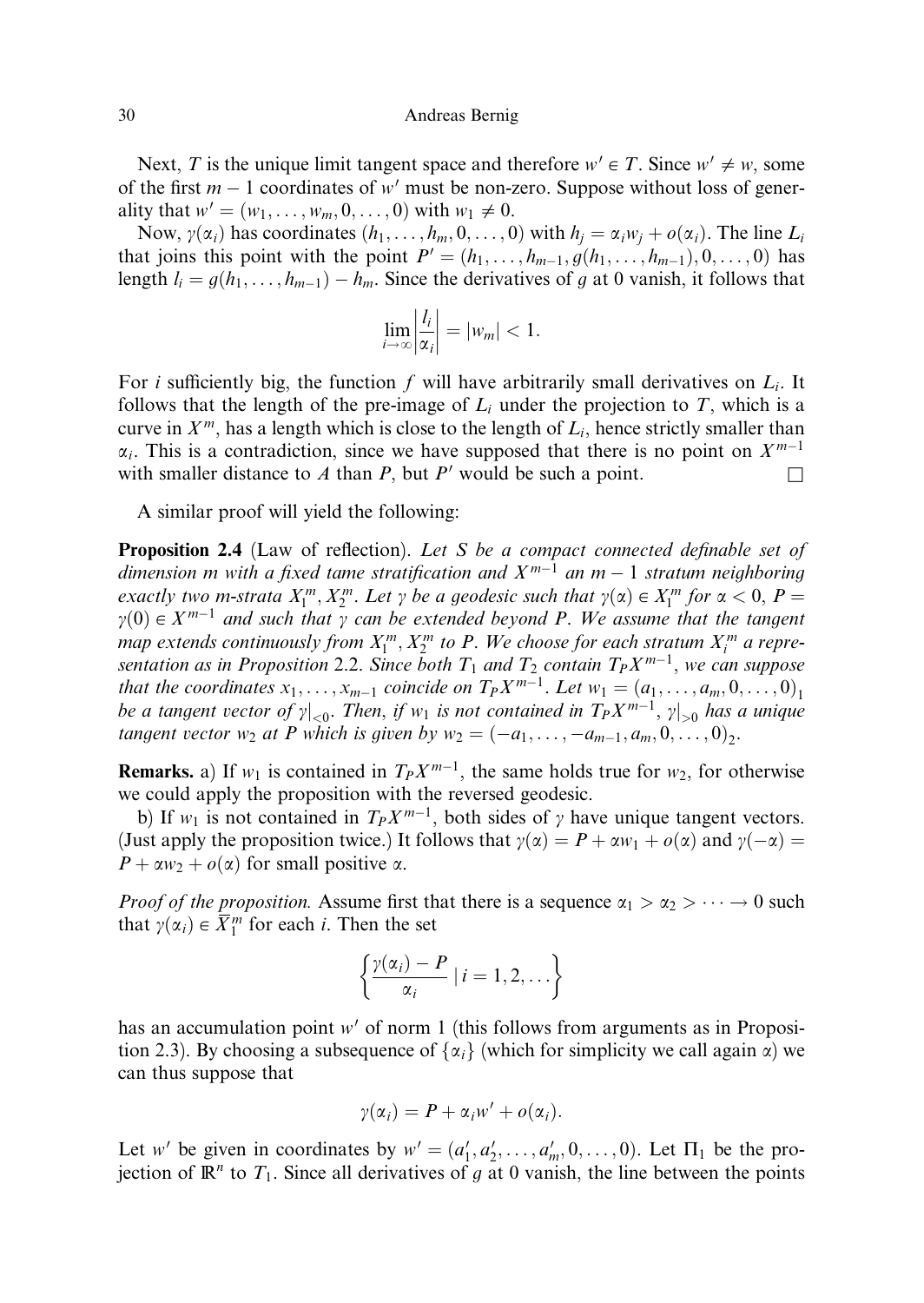$\Pi_1\gamma(\alpha_i)$  and  $\Pi_1\gamma(-\alpha_i)$  lies entirely in U for  $\alpha_i$  small enough. Its length is given by  $\alpha_i \|w' - w\| + o(\alpha_i)$ . The pre-image of this line yields a curve between  $\gamma(\alpha_i)$  and  $\gamma(-\alpha_i)$  of length bounded by

$$
(1 + o(1))(\alpha_i \|w' - w\| + o(\alpha_i)) = \alpha_i \|w' - w\| + o(\alpha_i).
$$

This follows from the fact that the derivatives of f tend to 0 for  $\alpha_i \rightarrow 0$ .

On the other hand,  $\gamma$  is a geodesic between  $\gamma(\alpha_i)$  and  $\gamma(-\alpha_i)$  which shows

$$
d_i(\gamma(\alpha_i),\gamma(-\alpha_i))=2\alpha_i.
$$

From both inequalities we easily deduce  $\|w' - w\| \geq 2$ . This is a contradiction, since w' and w both have norm 1 and have coordinates  $a_m > 0$  respectively  $a'_m \ge 0$ . Our assumption was wrong, therefore  $\gamma(\alpha) \in X_2^m$  for  $\alpha$  in an interval  $(0, \varepsilon)$ ,  $\varepsilon > 0$ .

Take w'' and a sequence  $\alpha_1 > \alpha_2 > \cdots \to 0$  with

$$
\gamma(\alpha_i)=P+\alpha_iw''+o(\alpha_i).
$$

We shall show that  $w'' = w_2$ .

Again,  $\|w''\| = 1$  by easy arguments.

Consider in  $\mathbb{R}^m$  the points  $(a_1, \ldots, a_m)$  and  $(a'_1, \ldots, a'_{m-1}, -a'_m)$ . Since  $a_m > 0$  and  $a'_m \geq 0$ , the line between these points intersects the set  $\{x_m = 0\}$  in a point  $b =$  $(b_1, \ldots, b_{m-1}, 0).$ 

For  $\alpha_i$  small, the line in  $T_1$  between  $\Pi_1\gamma(-\alpha_i)$  and  $(b, g_1(b), 0, \ldots, 0)_1$  lies in  $U_1$ and has a certain length  $l_1$ , while the line between  $\Pi_2\gamma(\alpha_i)$  and  $(b, g_2(b), 0, \ldots, 0)_2$  lies in  $U_2$  and has a certain length  $l_2$ . From the fact that g is smooth with vanishing derivatives at 0, we deduce that

$$
l_1 + l_2 = \alpha_i ||(a_1 - a'_1, \ldots, a_{m-1} - a'_{m-1}, a_m + a'_m)|| + o(\alpha_i).
$$

Again, we can lift the union of these lines by  $\Pi_1$  and  $\Pi_2$  to get a curve joining  $\gamma(\alpha_i)$ and  $\gamma(-\alpha_i)$  whose length is bounded by

$$
\alpha_i || (a_1 - a'_1, \ldots, a_{m-1} - a'_{m-1}, a_m + a'_m) || + o(\alpha_i).
$$

This cannot be smaller than  $d_i(\gamma(\alpha_i), \gamma(-\alpha_i)) = 2\alpha_i$  since  $\gamma$  is a geodesic between both points. We deduce that

$$
||(a_1-a'_1,\ldots,a_{m-1}-a'_{m-1},a_m+a'_m)|| \geq 2.
$$

Finally, it follows that  $a'_1 = -a_1, a'_2 = -a_2, ..., a'_{m-1} = -a_{m-1}, a'_m = a_m$ .

Proposition 2.5. Let S be a compact definable set of dimension m with a fixed tame stratification. Suppose S has the geodesic extension property and  $X^{m-1}$  is a stratum neighboring exactly two strata  $X_1^m, X_2^m$  of highest dimension. Then at a dense set of points  $P \in X^{m-1}$  there is a geodesic  $\gamma$  passing through both sides of  $X^{m-1}$  that has unique tangent vectors at P which are furthermore orthogonal to  $T_PX^{m-1}$ .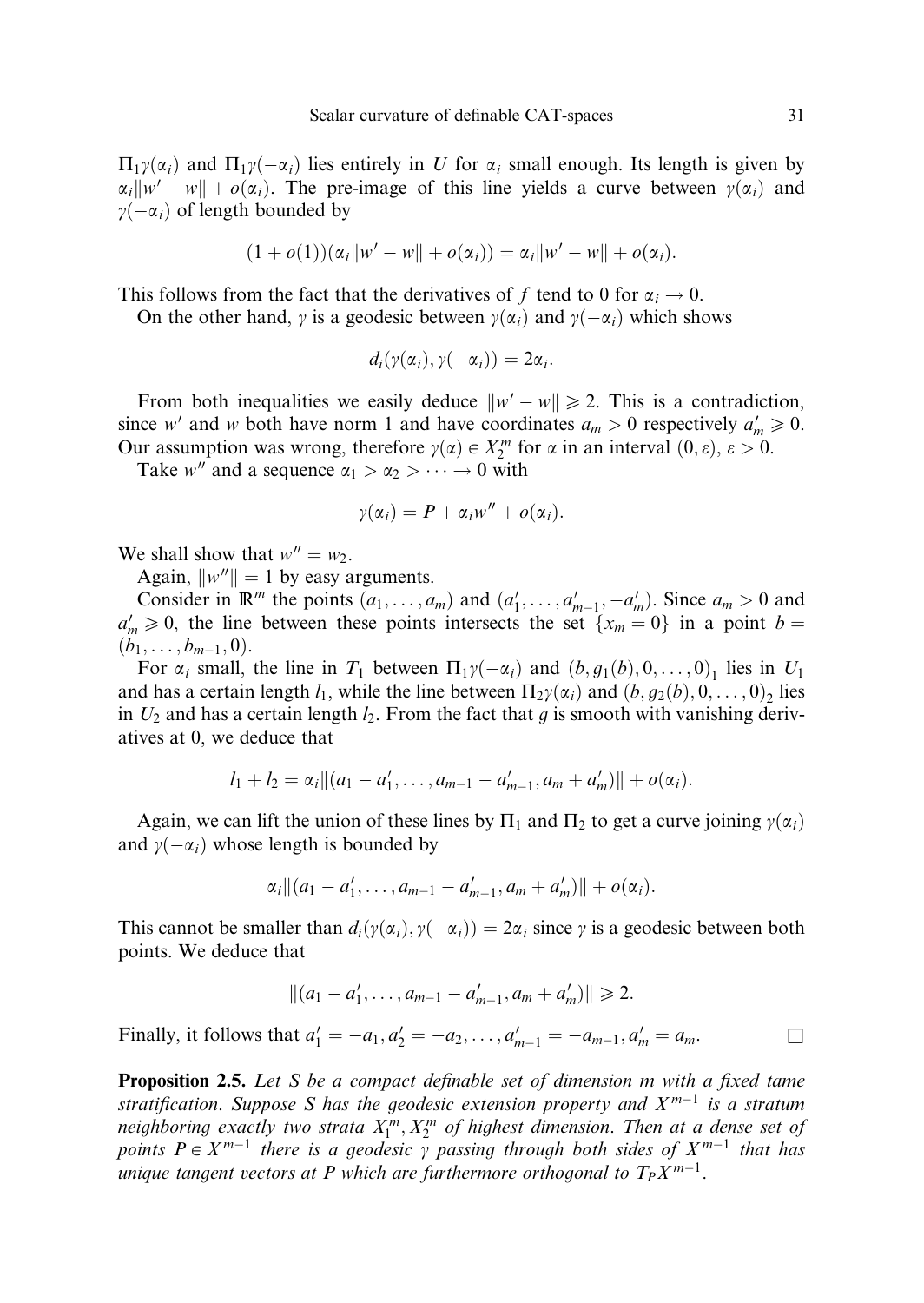*Proof.* Choose some point  $A \in X_1^m$  near  $X^{m-1}$  and the point P which is the nearest to  $A$  in the inner metric. It is clear that there is a dense subset of points  $P$  arising in this way. So we can furthermore assume that  $P$  satisfies both conditions of Proposition 2.1 and we can apply Propositions 2.4 and 2.3.

Choose a geodesic between A and P and extend it beyond P to a geodesic  $\gamma$ . We can reparameterize by arclength such as to have  $\gamma(0) = P$ ,  $\gamma(-d_i(A, P)) = A$ . By Proposition 2.4,  $\gamma(\alpha) \in X_2^m$  for small positive  $\alpha$ . We know by Proposition 2.3 that  $\gamma|_{\leq 0}$  has a unique tangent vector  $w_1 = (0, \ldots, 0, 1)$  (the index refers to the coordinate system). We can therefore apply Proposition 2.4 to see that  $\gamma_{>0}$  must have  $w_2 = (0, \ldots, 0, 1)$ as unique tangent vector. This finishes the proof of the proposition.  $\Box$ 

# 3 Proof of the Main Theorem

We recall that the Main Theorem states that a compact connected definable set of dimension  $m$  which is a pseudo-manifold with curvature bounded from above by k has scalar curvature bounded from above by  $km(m - 1)$ , which means that  $scal(S, -) \leq \kappa m(m - 1) vol(S, -)$ . Before turning to the proof, we will give two easy examples.

Example 3.1. Let S be a connected two-dimensional piecewise linear space. Suppose that  $S$  is a topological manifold. Then the following statements are equivalent:

- a) S is a metric space of curvature  $\leq 0$ .
- b) For every vertex v of S, the link of S at v is a CAT $(1)$ -space.
- c) The density at each vertex is at least 1.

d)  $\text{scal}(S, -) \leq 0$ .

The equivalence between a) and b) is remarked in [4], Theorem 5.2., the equivalence between b) and c) comes from the fact that a one-dimensional space is  $CAT(1)$  if and only if there are no loops of length smaller than  $2\pi$ . The equivalence between c) and d) is clear by definition.

Example 3.2. Let us generalize this example to the higher dimensional case. S is now a piecewise linear manifold which is supposed to be a topological manifold and to have curvature bounded from above by 0.

Let *m* denote the dimension of S. The scalar curvature measure is concentrated on simplices of dimension  $m - 2$ . Locally at a point P of such a simplex, S is the product of the normal section and  $\mathbb{R}^{m-2}$ . Consequently, the normal section is (at least locally) a convex subset of S and thus a CAT $(0)$ -space in a neighborhood of P (see also Example II 1.15 of [4]). Since it is a two-dimensional space, this is by the preceding example equivalent to the density at  $P$  being at least 1, which implies non-positive scalar curvature measure by Definition 1.12.

*Proof of Theorem* 1.1. Let S be a compact connected definable pseudo-manifold of dimension m which has curvature bounded from above by  $\kappa$ . Choose a tame stratification  $S = \bigcup X^i$  of S. By the topological condition, refining this stratification if nec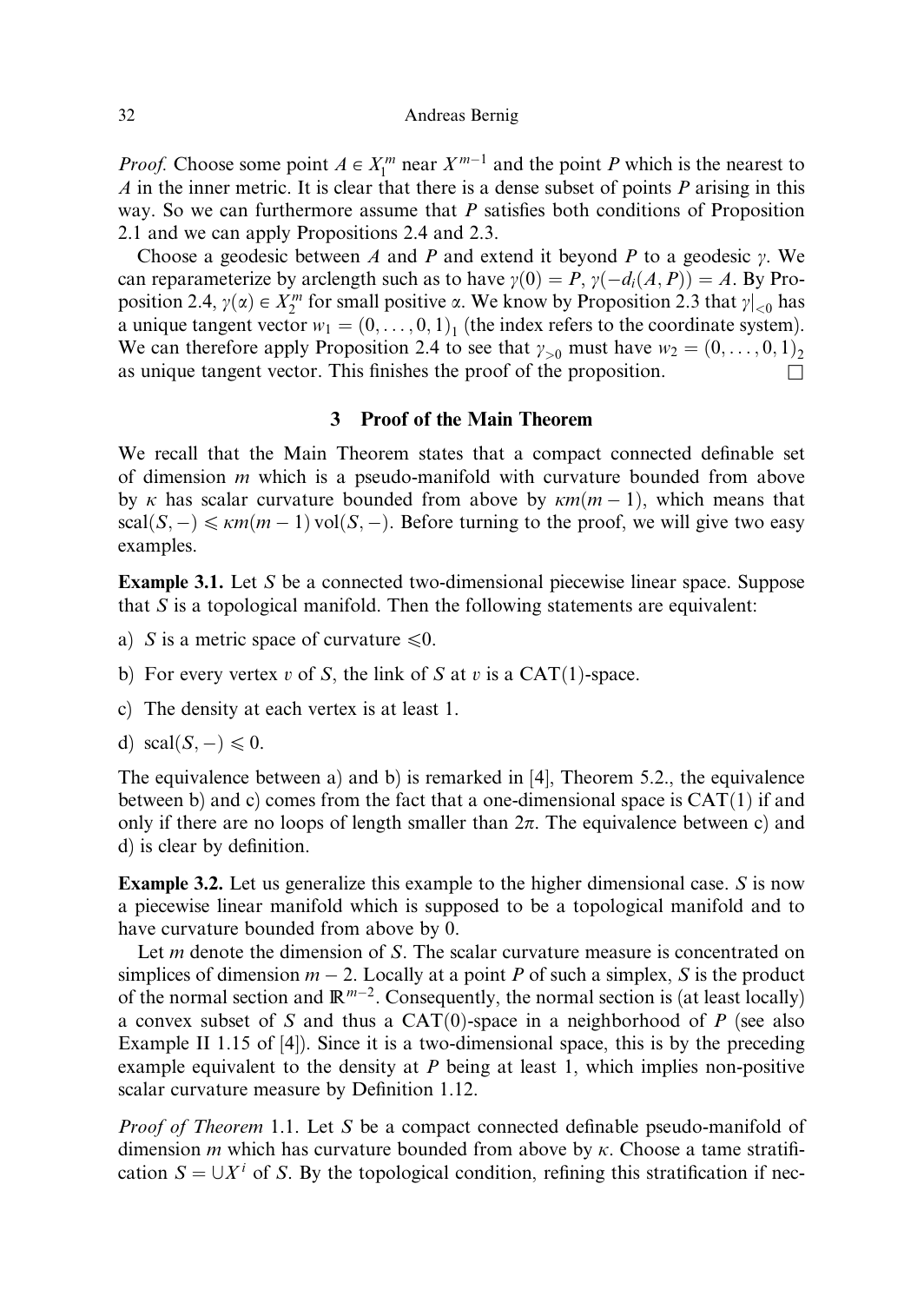essary, we can assume that each stratum of codimension 1 lies in the boundary of exactly two *m*-strata, hence in Formula 1.12 we have  $k = 2$ .

Furthermore, by Thom's Isotopy Lemma ([20], [14]), we get for each point  $x \in X^{m-2}$  that  $\chi_{loc}(S, x) = (-1)^m$ . In view of Definition 1.12, we have to show that for each Borel subset  $U \subset S$ , the expression

$$
\text{scal}(S, U) = \int_{U \cap X^m} s(x) \, d\text{vol}_m(x) + 2 \int_{U \cap X^{m-1}} \text{tr} \, H_{w_1 + w_2} \, d\text{vol}_{m-1}(x) + 4\pi \int_{U \cap X^{m-2}} (1 - \theta_m(S, x)) \, d\text{vol}_{m-2}(x)
$$

is bounded from above by  $\kappa m(m - 1)$  vol $(U)$ .

This can be done for each stratum dimension separately, the codimension 0 case being trivial (the CAT( $\kappa$ )-condition implies  $s(x) \leq \kappa m(m - 1)$  on the smooth part). For strata of codimension 1 and 2, we will show the non-positivity of the scalar curvature measure in Propositions 3.3 and 3.6.  $\Box$ 

# 3.1 Strata of codimension 1. The aim of this section is the proof of the following:

**Proposition 3.3.** If S is a compact connected definable set of dimension m which is a  $CAT(\kappa)$ -space for some  $\kappa$  (with respect to the inner metric) and  $X^{m-1}$  an  $m-1$ -stratum on the boundary of exactly two m-strata, then  $\text{scal}(S, -)|_{X^{m-1}} \leq 0$ 

We recall that scal $(S, -)|_{X^{m-1}}$  is given by integration of the definable function  $h :=$  $2 \text{ tr } H_{w_1+w_2}$  on  $X^{m-1}$ . To show that scal $(S, -)|_{X^{m-1}} \leq 0$ , it is therefore enough to establish that  $h(P) \le 0$  on a dense subset of  $X^{m-1}$ . We are going to prove that  $h(P) \le 0$ for all points  $P \in X^{m-1}$  such that:

a) The tangent map can be extended continuously from both  $X_1^m, X_2^m$  to P.

- b) The stratification satisfies Verdier's condition near P.
- c) There is a geodesic passing through P as in Proposition 2.5.

Let S have curvature  $\leq k$  and let  $S = \bigcup X^i$  be a tame stratification of S and  $X^{m-1}$  a stratum neighboring exactly two m-strata. Then by Propositions 2.1 and 2.5, the set of points  $P \in X^{m-1}$  satisfying the above three conditions is a dense subset of  $X^{m-1}$ .

Let us fix such a point P. We find a geodesic  $\gamma$  consisting of two geodesic arcs  $\gamma_1, \gamma_2$ such that  $\gamma_i$  lies entirely in  $X_i^m$  and such that

$$
\gamma_i(\alpha) = P + \alpha w_i + r_i(\alpha)
$$

for small positive  $\alpha$  and where  $r_i$  denotes a function with  $\lim_{\alpha\to 0} \frac{r_i(\alpha)}{\alpha} = 0$ . Furthermore,  $w_i \perp T_P X^{m-1}$  and  $||w_i|| = 1$ .

Choose real functions  $\varepsilon_1, \varepsilon_2 : (0, \infty) \to (0, \infty)$  such that for  $i = 1, 2$ 

- a)  $\varepsilon_i$  is monotonically increasing,
- b)  $\lim_{\alpha \to 0} \varepsilon_i(\alpha) = 0$ ,

$$
c)\ \left\|\frac{r_i(\alpha)}{\alpha}\right\| \leqslant \varepsilon_i(\alpha).
$$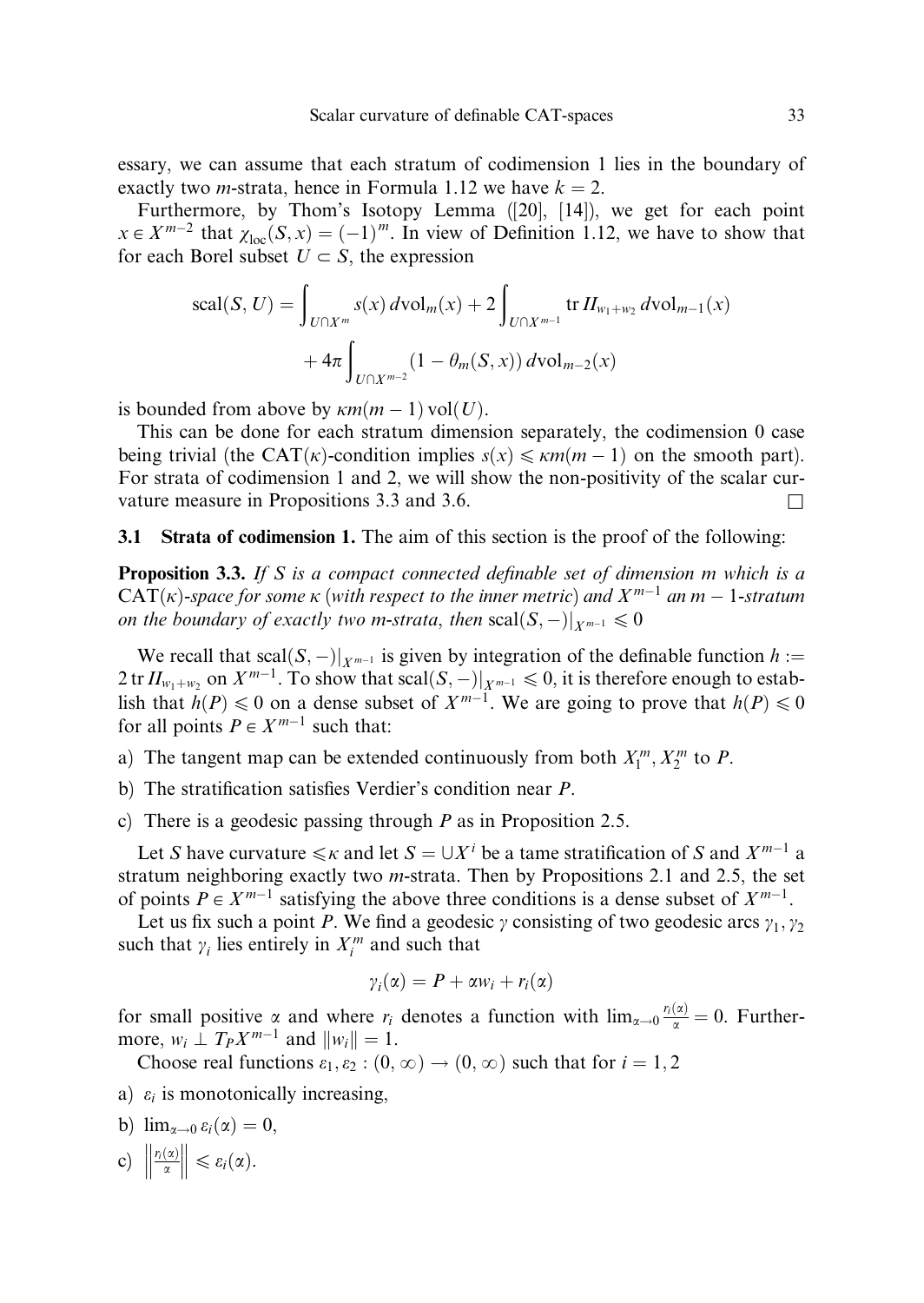We carry out the following construction for both  $X_1^m$  and  $X_2^m$ . In order to simplify the notation, we omit indices. We write  $\gamma$  in place of  $\gamma_i$  and so on. The well defined limit tangent space of  $X<sup>m</sup>$  at P is denoted by T.

Apply Proposition 2.2 to the stratum  $X^m$  and the point P. This yields a system of coordinates  $x_1, \ldots, x_n$ , a set

$$
U = \{(x_1, \ldots, x_m) \in \mathbb{R}^m : x_m > g(x_1, \ldots, x_{m-1})\} \subset T = \{x_{m-1} = \cdots = x_n = 0\}
$$

and a function  $f: U \to \mathbb{R}^{n-m}$  such that  $X^m$  is the graph of f and f has derivatives that converge to 0 if we approach P. In coordinates, f can be written as  $f =$  $(f_1, \ldots, f_{n-m})$ . Since P is contained in T, we get  $f(0, \ldots, 0) = 0$ .

**Lemma 3.4.** There are a neighborhood  $V_P$  of P and a constant  $C > 0$  such that the function f satisfies for each  $i = 1, \ldots, n - m$  the following estimate:

$$
\left|\frac{\partial f_j}{\partial x_i}(Q)\right|\leq C d_e(Q,P) \quad \text{for } i=1,\ldots,m-1 \text{ and } Q \in V_P.
$$

Furthermore,

 $\mathcal{L}^{\text{max}}$ 

$$
\left|\frac{\partial f_j}{\partial x_m}(Q)\right| \to 0 \quad \text{for } Q \to P.
$$

Proof of the lemma. The second assertion follows from the fact that the tangent map can be extended continuously from  $X<sup>m</sup>$  to P (see Proposition 2.2).

Let us sketch the proof of the first assertion. It will be a consequence of Verdier's condition. Remark that the tangent space of  $X<sup>m</sup>$  at  $Q$  is generated as a vector space by the vectors

$$
\left(1,0,\ldots,0,\frac{\partial f_1}{\partial x_1},\ldots,\frac{\partial f_{n-m}}{x_1}\right),\ldots,\left(0,\ldots,0,1,\frac{\partial f_1}{\partial x_m},\ldots,\frac{\partial f_{n-m}}{x_m}\right).
$$

Since the tangent spaces  $T_0X^m$  converge to T for  $Q \to P$ , we see that all derivatives converge to 0. We can suppose without loss of generality that among the vectors  $\frac{\partial f}{\partial x}(Q)$ ,  $i = 1, \ldots, m - 1$ , the first one is the longest. We denote its length by  $\overline{X}_i \in L(Q)$ . We have to show that  $L(Q) \leq C d_e(P,Q)$  for some constant  $C > 0$ .

Let  $\Pi_P$  denote the orthogonal projection to  $T_P X^{m-1}$  and  $\Pi_Q^{\perp}$  the orthogonal projection to the orthogonal complement of  $T_0X^m$ . From Verdier's condition we know that  $\|\Pi_Q^{\perp}\Pi_P\| \leq C d_e(P, Q)$  for some constant  $C > 0$ .

Consider the unit vector  $(1, 0, \ldots, 0) \in T_P X^{m-1}$ . Its projection  $\Pi_O(1, 0, \ldots, 0)$  to  $T_QX^m$  is given by

$$
\left(a_1, a_2, \ldots, a_m, a_1 \frac{\partial f_1}{\partial x_1} + \cdots + a_m \frac{\partial f_1}{\partial x_m}, \ldots, a_1 \frac{\partial f_{n-m}}{\partial x_1} + \cdots + a_m \frac{\partial f_{n-m}}{\partial x_m}\right)
$$

for some real numbers  $(a_1, \ldots, a_m)$ . The condition of orthogonality yields a system of linear equations for the unknowns  $a_1, \ldots, a_m$ . It has the form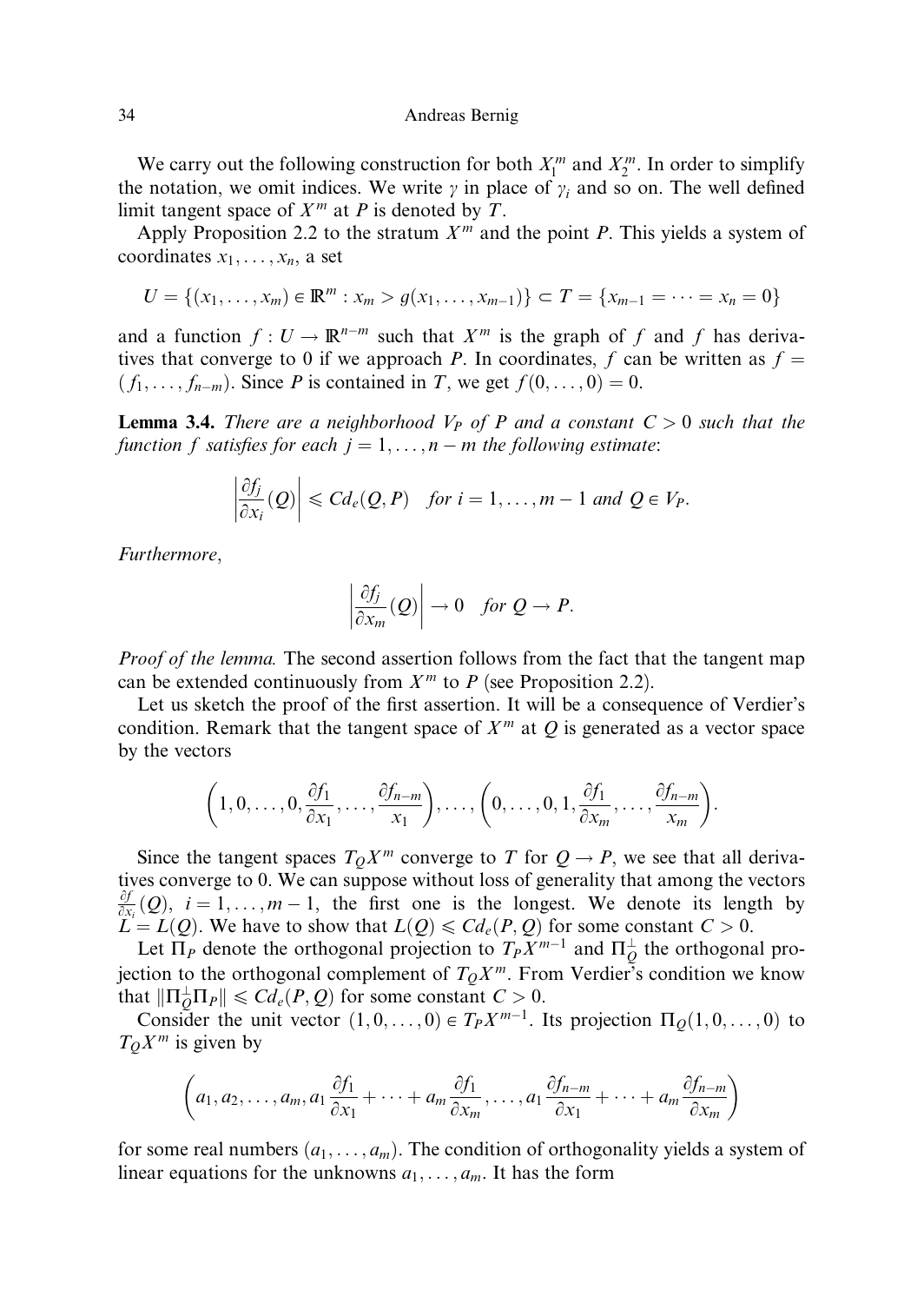Scalar curvature of definable CAT-spaces 35

$$
(\mathrm{Id} + o(L))(a_1, \ldots, a_m)^T = (1, 0, \ldots, 0)^T
$$

where Id<sub>m</sub> denotes the identity matrix of type  $(m, m)$  and  $o(L)$  is a matrix that tends faster to 0 than L.

Resolution gives us  $a_1 = 1 + o(L)$ ,  $a_2 = o(L)$ , ...,  $a_m = o(L)$  where  $o(L)$  stands for real numbers that tend faster to 0 than L. Hence

$$
\Pi_{Q}^{\perp}\Pi_{P}(1,0,\ldots,0)=\left(o(L),o(L),\ldots,o(L),\frac{\partial f_1}{\partial x_1}+o(L),\ldots,\frac{\partial f_{n-m}}{\partial x_1}+o(L)\right)
$$

and therefore

$$
\|\Pi_Q^{\perp}\Pi_P(1,0,\ldots,0)\|=\left\|\left(0,\ldots,0,\frac{\partial f_1}{\partial x_1},\ldots,\frac{\partial f_{n-m}}{\partial x_1}\right)\right\|+o(L)=L+o(L).
$$

We know from Verdier's condition that this must be bounded by  $Cd_e(P, Q)$  for some constant  $C > 0$ . Since we already know that L tends to 0 for  $Q \rightarrow P$ , we see that L is bounded by  $2Cd_e(P, Q)$  for Q sufficiently near P. This proves the lemma.

Next, choose some real function  $\varepsilon_3$ :  $(0, \infty) \rightarrow (0, \infty)$  such that:

- a)  $\varepsilon_3$  is monotonically increasing.
- b)  $\lim_{s\to 0} \varepsilon_3(s) = 0$ ,

c) for all 
$$
s > 0
$$
,  $Q \in B_e(P, s)$  and  $j = 1, ..., n - m$  we have  $\left| \frac{\partial f_i}{\partial x_m}(Q) \right| \le \varepsilon_3(s)$ .

Remember that there are two *m*-strata neighboring  $X^{m-1}$ . We define  $\varepsilon_4$  in the same way as we did for  $\varepsilon_3$ , but this time for the other *m*-strata. The existence of such functions follows from the second assertion of the lemma.

We denote by  $\Pi_T$  the orthogonal projection from S to T.

Let  $s$  be a positive real number which we will let tend to 0. Set

$$
\varepsilon(s) := \max\{s, \varepsilon_1(s), \varepsilon_2(s), \varepsilon_3(s), \varepsilon_4(s)\}^{1/2},
$$

$$
\alpha(s) := s^2/\varepsilon(s),
$$

$$
A = A(s) := x(s) \in X^{m-1}, \quad \bar{A} := \Pi_T A \in \text{graph } g \subset \bar{U} \subset T,
$$

$$
B = B(\alpha) := \gamma(\alpha), \quad \bar{B} := \Pi_T(B) \in U \subset T.
$$

Note that  $\varepsilon$  is monotonically increasing and  $\lim_{s\to 0} \varepsilon(s) = 0$ . We easily see that  $\alpha \leq s$  for  $s \leq 1$ .

Remember that  $y(x) = P + \alpha w + r(\alpha)$  where the vector  $w \in T$  is given in our coordinate system by  $(0, \ldots, 0, 1)$  and where  $r(\alpha) = o(\alpha)$ . Then  $\overline{B}$  is given by  $(0, \ldots, 0, \alpha) + \bar{r}(\alpha)$ . Hence,  $\frac{\|\bar{r}(\alpha)\|}{\alpha}$  tends to 0 for  $\alpha \to 0$ .

Since  $x_1(s)$  is a geodesic on  $X^{m-1}$ ,  $x_1''(0)$  is orthogonal to  $T_PX^{m-1}$ . From  $x_1(s)$  =  $P + sx'_1(0) + \frac{s^2}{2}x''_1(0) + O(s^3)$  we get

$$
\bar{A}(s) = \left(s, 0, \ldots, 0, \frac{s^2}{2} \langle x_1''(0), w \rangle \right) + O(s^3).
$$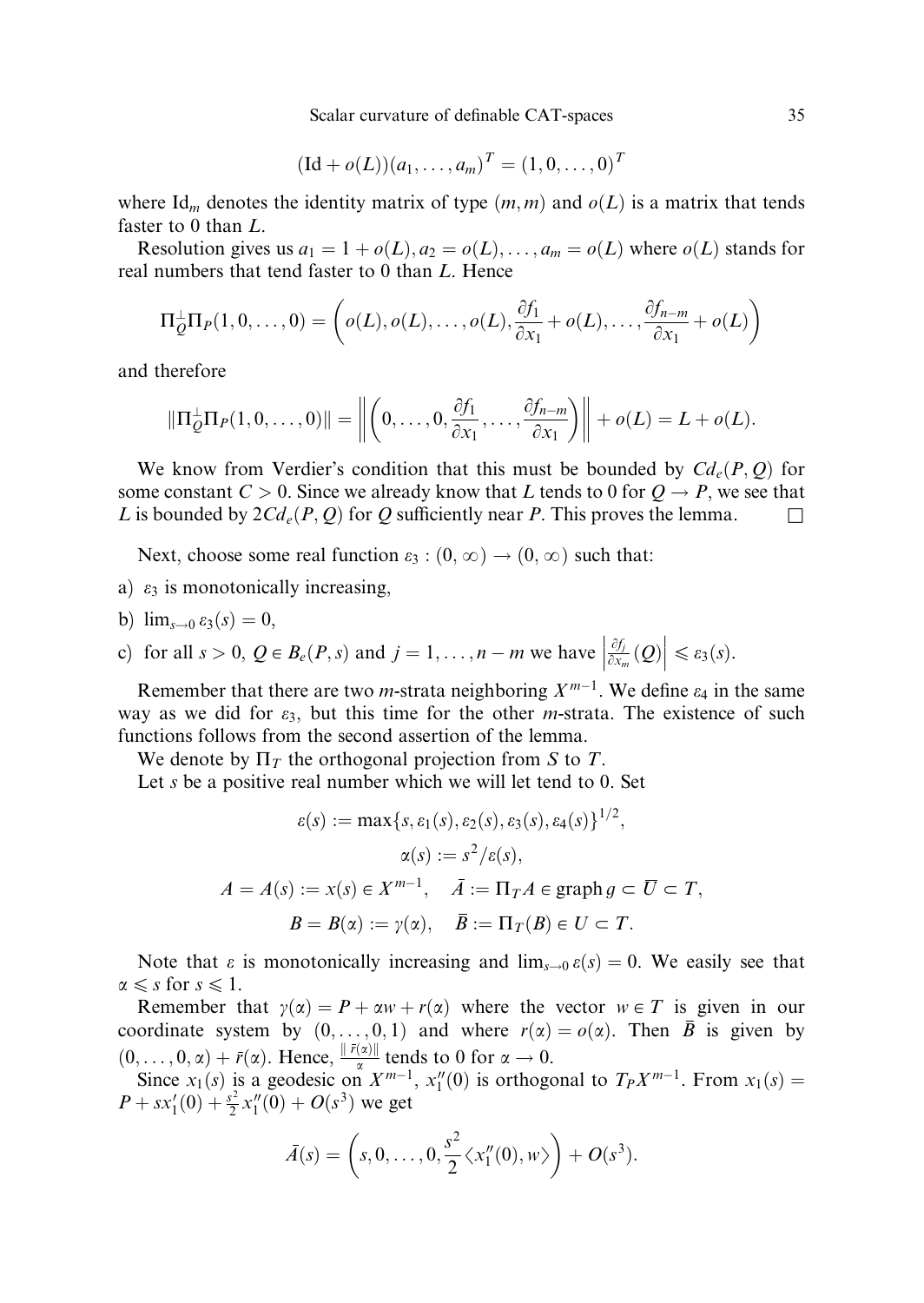**Lemma 3.5.** For sufficiently small s, the line between  $\overline{A}$  and  $\overline{B}$  lies entirely in U.

**Remark.** Here is where we need that  $\alpha$  is strictly bigger than  $s^2$ . On the other hand, we will need later that the quotient  $\frac{s^2}{\alpha}$  should very slowly tend to 0 in order to erase some superfluous terms. This is why we defined  $\alpha$  in such a complicated way. Compare also with the situation for Alexandrov spaces with curvature bounded from below  $(2)$ , where a similar definition for  $\alpha$  was necessary.

*Proof.* Suppose there are arbitrarily small positive s such that the line does not lie entirely in U. The slope of this line in direction  $x_m$  is of order  $\alpha/s = s/\varepsilon(s)$ . If the line does not lie in U, it must cut the graph of g at some point between  $\overline{A}$  and  $\overline{B}$ . Then, at some other point, the slope of the graph of  $q$  would equal the slope of the line.

Remember that  $g$  is smooth with vanishing derivatives at 0. Therefore the derivatives of g behave like  $O(s)$ . This is a contradiction, since  $\varepsilon(s)$  tends to 0 for  $s \to 0$ . This shows the lemma.  $\Box$ 

Let  $\overline{L}$  denote the line between  $\overline{A}$  and  $\overline{B}$ . It is given by

$$
\overline{L}(t) = (1 - t)\overline{A} + t\overline{B} = \left( (1 - t)s, 0, \dots, 0, t\alpha + (1 - t)\frac{s^2}{2} \langle x_1''(0), w \rangle \right) + t\overline{r}(\alpha) + O(s^3) \quad 0 \le t \le 1.
$$

Let L denote the pre-image of  $\overline{L}$  under  $\Pi$ . Since  $\overline{L}$  lies in U, L is well defined and yields a curve in S between A and B. In our coordinate system,  $L$  is given by

$$
L(t)=(\overline{L}(t),f_1(\overline{L}),f_2(\overline{L}),\ldots,f_{n-m}(\overline{L})).
$$

We will compute its length in order to get an upper bound for  $d_i(A, B)$ . First, note the following estimates:

$$
|\overline{B}_1 - \overline{A}_1| = |-s + \overline{r}_1(\alpha)| \leqslant O(s),
$$
  

$$
|\overline{B}_k - \overline{A}_k| = |\overline{r}_k(\alpha)| \leqslant O(\alpha) \leqslant O(s), \quad k = 2, \dots, m - 1,
$$
  

$$
|\overline{B}_m - \overline{A}_m| = \left| -\frac{s^2}{2} \langle x_1''(0), w \rangle + \alpha + \overline{r}_m(\alpha) + O(s^3) \right| \leqslant O(\alpha) \leqslant O(s).
$$

On the other hand, since the first component of  $\bar{B} - \bar{A}$  is  $-s + \bar{r}_1(\alpha)$ , we have  $\|\overline{B} - \overline{A}\| \geq C_2s$  for some constant  $C_2$ .

$$
L'(t) = \left(\overline{L}'(t), \frac{\partial}{\partial t} f_1(\overline{L}), \frac{\partial}{\partial t} f_2(\overline{L}), \ldots, \frac{\partial}{\partial t} f_{n-m}(\overline{L})\right).
$$

Obviously,  $\overline{L}'(t) = \overline{B} - \overline{A}$ . We calculate the other derivatives. It suffices to do the calculation for  $\frac{\partial}{\partial t} f_1(\overline{L})$ :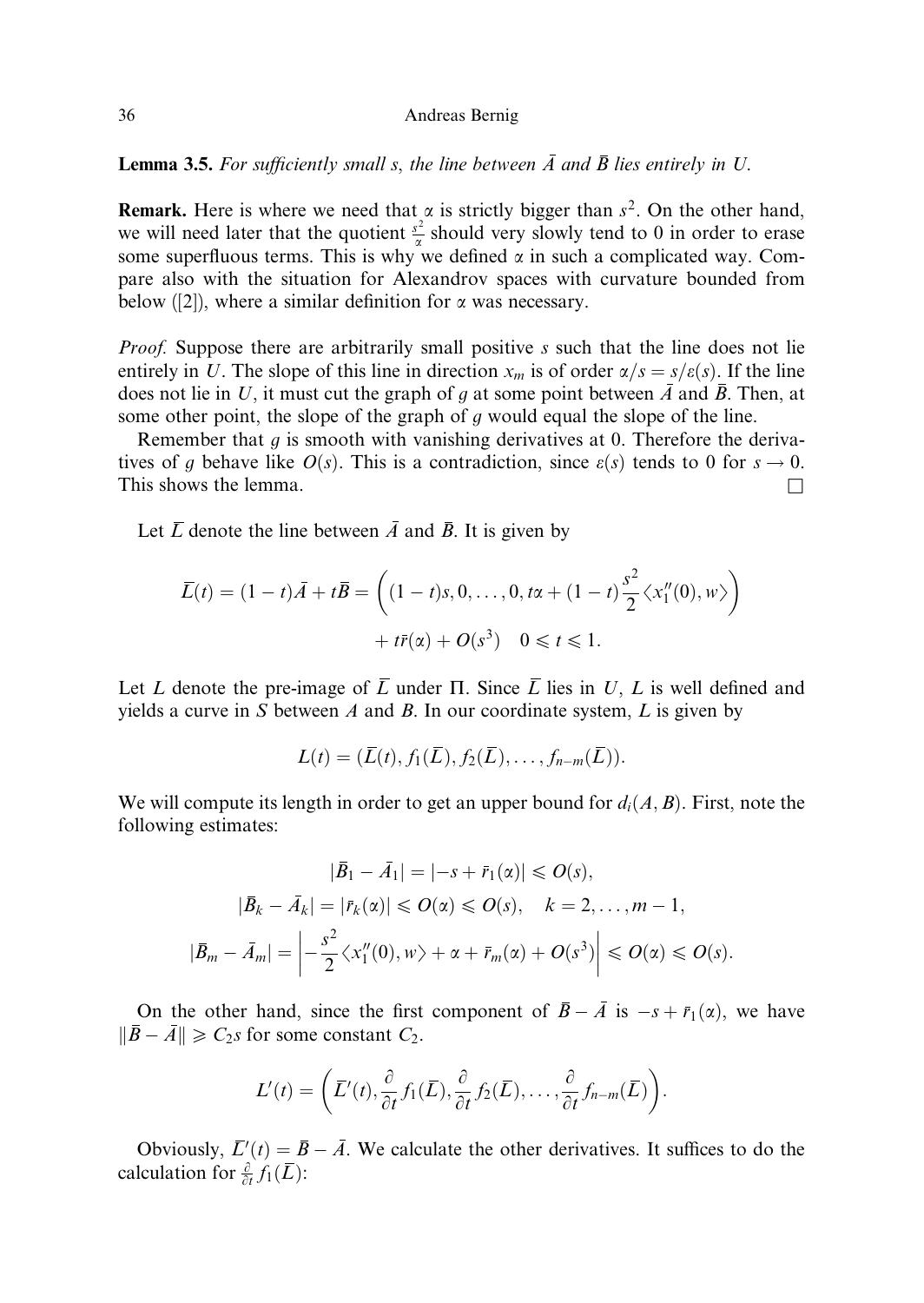Scalar curvature of definable CAT-spaces 37

$$
\frac{\partial}{\partial t} f_1(\overline{L}) = \sum_{k=1}^m \frac{\partial f}{\partial x_k} \frac{\partial \overline{L}_k}{\partial t}.
$$

We claim that this is an  $O(s^2)$ -term. For  $k = 1, 2, ..., m - 1$ , we have  $\frac{\partial f}{\partial x_k}$  $\begin{array}{c} \begin{array}{c} \begin{array}{c} \end{array} \\ \begin{array}{c} \end{array} \end{array} \end{array}$  $\leqslant O(s)$ and  $\left| \frac{\partial L_k}{\partial t} \right|$  $\overline{\phantom{a}}$  $\vert \leqslant O(s)$ . For  $k = m$  and small s we have  $\vert \frac{\partial f}{\partial x_k} \vert$  $\overline{\phantom{a}}$  $\begin{cases} \n\frac{\partial}{\partial x_k} \\
\leq \varepsilon_3(s) \leq \varepsilon(s) \text{ and } \frac{\partial \overline{L}_k}{\partial t} \n\end{cases}$  $\overline{\phantom{a}}$  $\vert \leqslant$  $O(\alpha)$ . The product is  $\leq O(\varepsilon(s)\alpha) = O(s^2)$ . This shows the claim.

It follows that

$$
||L'(t)||^2 \le ||\overline{L}'(t)||^2 + O(s^4) = ||\overline{B} - \overline{A}||^2 + O(s^4) \le (1 + O(s^2)) ||\overline{B} - \overline{A}||^2.
$$

From this we can deduce

$$
d_i(A, B) \le l(L) = \int_0^1 ||L'(t)|| dt \le (1 + O(s^2)) ||\overline{B} - \overline{A}||.
$$

The inequality  $d_i(A, B) \geq d_e(A, B) \geq d_e(\overline{A}, \overline{B}) = ||\overline{B} - \overline{A}||$  implies that in fact

$$
d_i(A, B) = (1 + O(s^2)) ||\overline{B} - \overline{A}||.
$$

In our coordinate system,  $\overline{B} - \overline{A}$  is represented as

$$
\overline{B}-\overline{A}=\left(-s+\overline{r}_1(\alpha),\overline{r}_2(\alpha),\ldots,\overline{r}_{m-1}(\alpha),\alpha+\overline{r}_m(\alpha)-\frac{s^2}{2}\langle x_1''(0),w\rangle\right)+O(s^3).
$$

It follows that

$$
\|\bar{B} - \bar{A}\|^2 = s^2 - 2s\bar{r}_1(\alpha) + O(\bar{r}_1(\alpha)^2) + \cdots + O(\bar{r}_m(\alpha)^2) \n+ \alpha^2 + O(\alpha \bar{r}_m(\alpha)) - \alpha s^2 \langle x''_1(0), w \rangle + O(\bar{r}_m(\alpha)s^2) + O(s^4) \n= s^2 - 2s\bar{r}_1(\alpha) + \alpha^2 - \alpha s^2 \langle x''_1(0), w \rangle \n+ O((\alpha \varepsilon_1(\alpha))^2) + O(\alpha^2 \varepsilon_1(\alpha)) + O(\alpha \varepsilon_1(\alpha)s^2) + O(s^4).
$$

Next we have for  $s \to 0$ :

$$
\frac{\alpha^2 \varepsilon_1(\alpha)^2}{\alpha s^2} \leq \frac{\alpha \varepsilon_1(s)^2}{s^2} \leq \frac{\alpha \varepsilon(s)^4}{s^2} = \varepsilon(s)^3 \to 0,
$$
  

$$
\frac{\alpha^2 \varepsilon_1(\alpha)}{\alpha s^2} \leq \frac{\alpha \varepsilon_1(s)}{s^2} \leq \frac{\alpha \varepsilon(s)^2}{s^2} = \varepsilon(s) \to 0,
$$
  

$$
\frac{\alpha \varepsilon_1(\alpha)s^2}{\alpha s^2} = \varepsilon_1(\alpha) \to 0,
$$
  

$$
\frac{s^4}{\alpha s^2} = \varepsilon(s) \to 0.
$$

It follows that

$$
\|\bar{B} - \bar{A}\|^2 = s^2 - 2s\bar{r}_1(\alpha) + \alpha^2 - s^2 \langle x_1''(0), w \rangle + o(\alpha s^2).
$$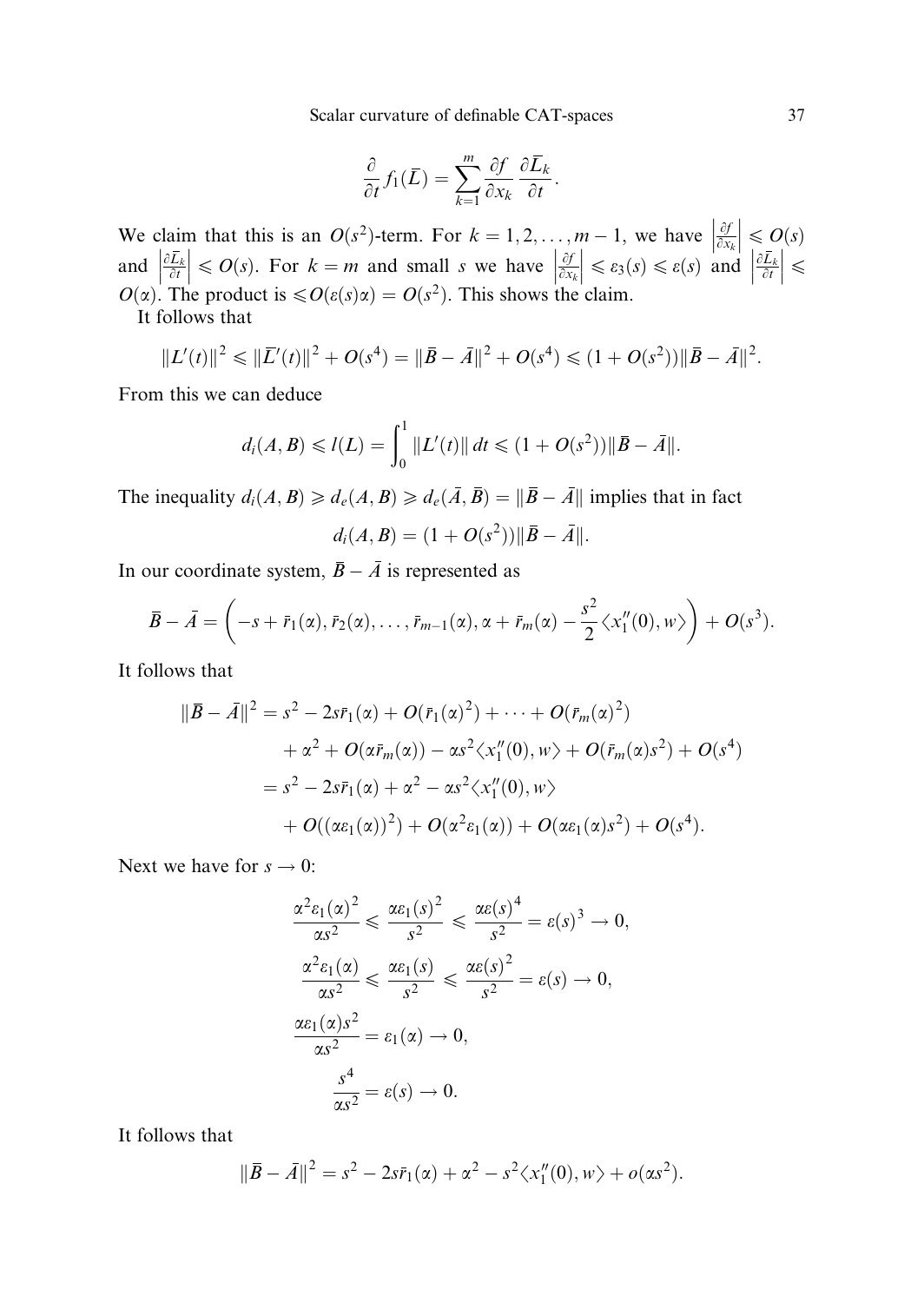From simple calculations and the fact that  $\gamma$  is a geodesic between P and B we see that

$$
s \geq d_i(P, A) \geq d_e(P, A) = s + O(s^3)
$$

and

$$
d_i(P,B)=\alpha.
$$

This enables us to compute the angle  $\angle$   $(A, P, B)$  in the case  $\kappa = 0$ :

$$
\cos \angle (A, P, B)
$$
  
=  $\frac{d(P, A)^2 + d(P, B)^2 - d(A, B)^2}{2d(P, A)d(P, B)}$   
=  $\frac{s^2 + \alpha^2 - (1 + O(s^2))(s^2 - 2s\bar{r}_1(\alpha) + \alpha^2 - \alpha s^2 \langle x_1''(0), w \rangle + o(\alpha s^2)) + O(s^4)}{2\alpha(s + O(s^2))}$   
=  $\frac{\bar{r}_1(\alpha)}{\alpha} + \frac{s}{2} \langle x_1''(0), w \rangle + o(s).$ 

(*Remark*. In the case  $\kappa \neq 0$ , we have to apply the corresponding law of cosines, but the resulting asymptotic behavior is the same. This is not surprising, as we consider very small triangles and locally, differences between hyperbolic, spherical and Euclidean space vanish.)

Doing the same calculations with  $A = x_1(s)$  replaced by  $C = x_1(-s)$  yields

$$
\cos \angle (C, P, B) = \frac{-\overline{r}_1(\alpha)}{\alpha} + \frac{s}{2} \langle x_1''(0), w \rangle + o(s).
$$

Furthermore, replacing  $B = \gamma_1(\alpha_1)$  by  $D = \gamma_2(\alpha_2)$  gives us:

$$
\cos \angle (A, P, D) = \frac{\bar{r}_2(\alpha_2)}{\alpha_2} + \frac{s}{2} \langle x_1''(0), w_2 \rangle + o(s),
$$
  

$$
\cos \angle (C, P, D) = \frac{-\bar{r}_2(\alpha_2)}{\alpha_2} + \frac{s}{2} \langle x_1''(0), w_2 \rangle + o(s).
$$

Taking the sum of the cosines of these four angles yields:

$$
\cos \angle (A, P, B) + \cos \angle (C, P, B) + \cos \angle (A, P, D) + \cos \angle (C, P, D)
$$
  
=  $s \langle x_1''(0), w_1 + w_2 \rangle + o(s)$  (1)

Let  $\gamma_A$ ,  $\gamma_B = \gamma_1$ ,  $\gamma_C$ ,  $\gamma_D = \gamma_2$  denote the geodesics between P and A, B, C, D. By the CAT-inequality, we have

$$
\angle P(\gamma_A, \gamma_B) \leq \angle (A, P, B)
$$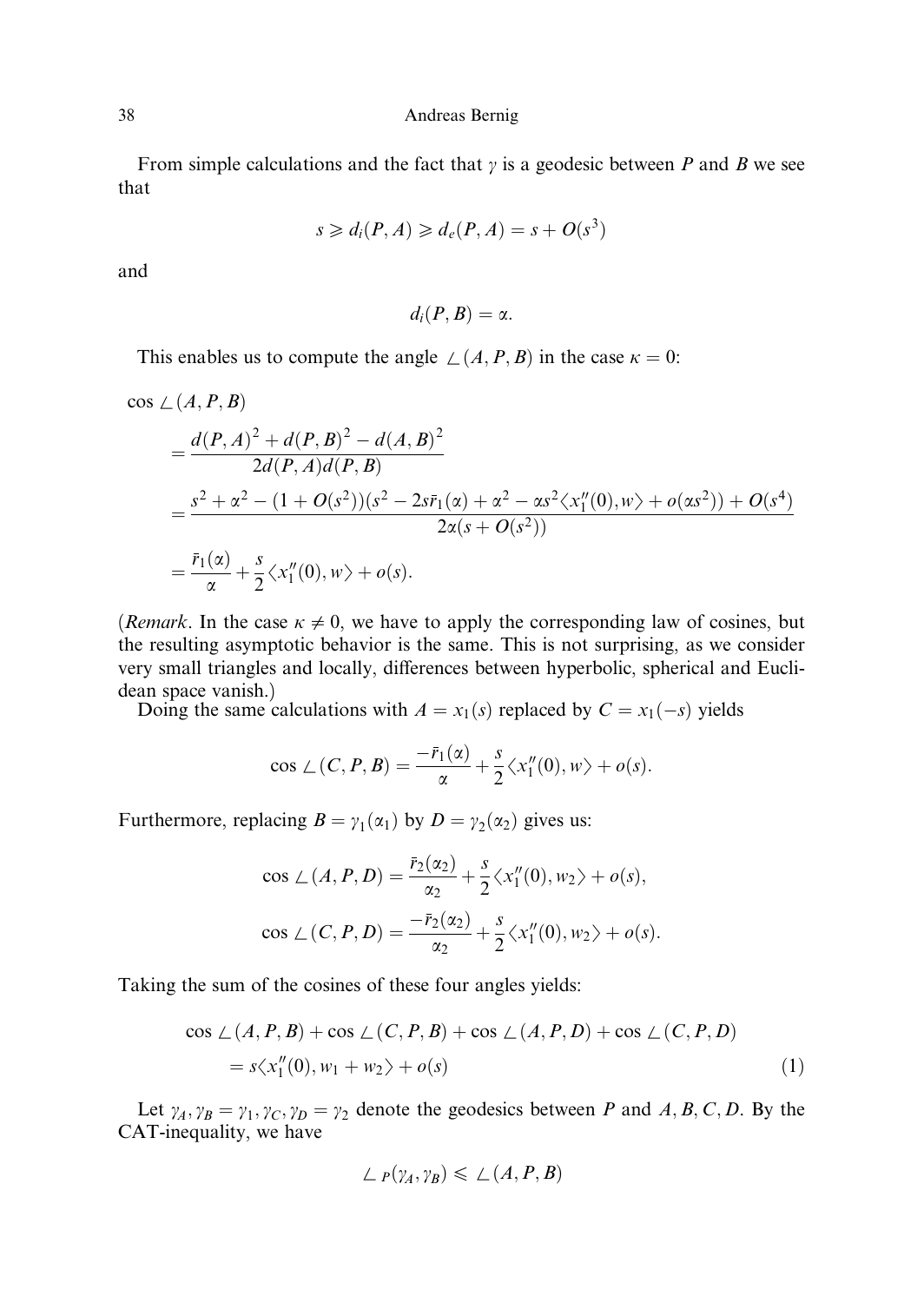and analogous inequalities for the other points. From the triangle inequality for angles (see [4], Proposition 1.14) and the fact that B, P, D lie on a geodesic  $\gamma$ , we get

$$
\pi = \angle_P(\gamma_B, \gamma_D) \leq \angle_P(\gamma_B, \gamma_A) + \angle_P(\gamma_A, \gamma_D) \leq \angle(A, P, B) + \angle(A, P, D)
$$

Using monotony of the cosine function, we get

$$
\cos \angle (A, P, B) + \cos \angle (A, P, D) \le 0
$$

and analogously

$$
\cos \angle (C, P, B) + \cos \angle (C, P, D) \leq 0.
$$

It follows that

$$
s \langle x_1''(0), w_1 + w_2 \rangle + o(s) \leq 0
$$

and hence

$$
\langle x_1''(0), w_1 + w_2 \rangle \leq 0.
$$

In the same way, such an inequality holds true with  $x_1$  replaced by  $x_i$  for  $i =$  $1 \ldots, m - 1$ . This shows

$$
h(P) = 2(\text{tr}\,H_{w_1} + \text{tr}\,H_{w_2}) = 2\sum_{j=1}^{m-1} \langle x''_j(0), w_1 + w_2 \rangle \leq 0
$$

which was to be shown.  $\Box$ 

### 3.2 Strata of codimension 2.

**Proposition 3.6.** Let S be a compact connected definable set of dimension m with a fixed tame stratification. Suppose that S is a space of curvature  $\leq k$  for some  $\kappa \in \mathbb{R}$ and that each  $m-1$ -stratum lies on the boundary of exactly two m-strata. Then  $\text{scal}(S, -)|_{X^{m-2}} \leq 0$  for each stratum  $X^{m-2}$  of dimension  $m-2$ .

*Proof.* From Thom's Isotopy Lemma ([20], [14]) it follows that  $\chi_{loc}(S, P) = (-1)^m$ for each point  $P \in X^{m-2}$ . In view of Definition 1.12 we shall show that  $\theta(S, P) \geq 1$  at almost each such point  $P$ . By the Normal Section Formula of [2], the density of  $S$  at P equals almost everywhere the density of the normal section  $S_P := (T_P X^{m-2})^{\perp} \cap S$ at P. It thus suffices to show that  $\theta(S_P, P) \geq 1$  almost everywhere.

Fix a point  $P \in X^{m-2}$ . A neighborhood  $U_P$  of P in  $S_P$  lies in a tubular neighborhood around  $X^{m-2}$  which implies that for each point A in  $S_p$  that is sufficiently close to P, the Euclidean distance of A to  $X^{m-2}$  equals the Euclidean distance between A and P.

We denote by  $S_e(P,r)$  the Euclidean sphere of radius r around P. By hypothesis and Thom's Isotopy Lemma, the sets  $S_e(P, r) \cap S_p$  are disjoint unions of sets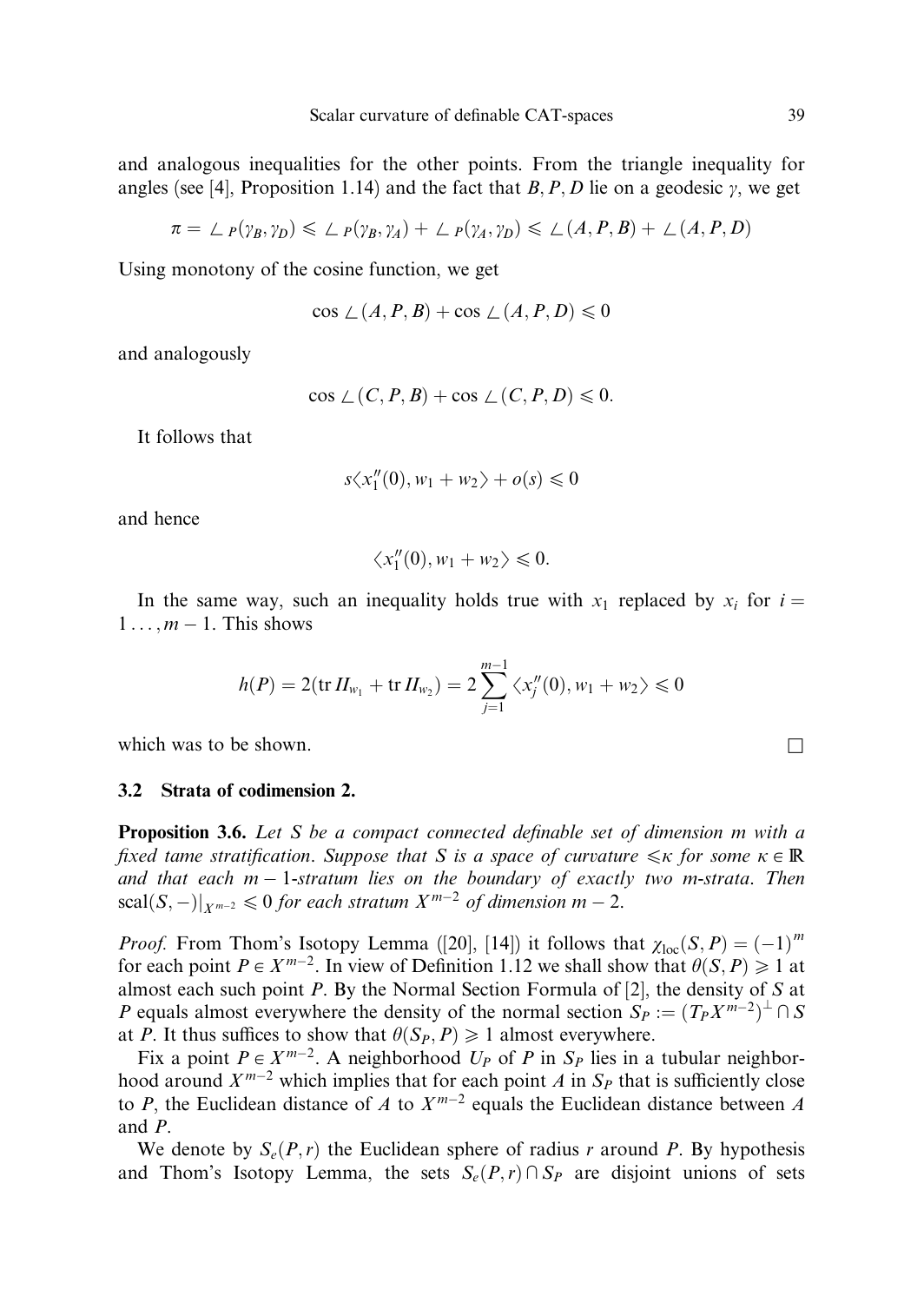$K_1(r), \ldots, K_k(r)$  which are homeomorphic images of circles. Their lengths will be denoted by  $l_1(r), \ldots, l_k(r)$ . The density of  $S_p$  at P is given by

$$
\theta(S_P, P) = \lim_{r \to 0} \frac{\sum_{i=1}^k l_i(r)}{2\pi r}.
$$

This is proven in [2], it follows from easy arguments using Whitney-stratifications.

We will show that each term in this sum is at least 1. It suffices to show this for the first one, so we claim that

$$
\lim_{r \to 0} \frac{l_1(r)}{2\pi r} \geq 1.
$$

If this is not the case, choose a real number  $\theta'$  with  $\lim_{r\to 0} \frac{l_1(r)}{2\pi r} < \theta' < 1$  and  $\varepsilon > 0$ . For sufficiently small  $r > 0$ , the following conditions will be satisfied:

- a)  $K_1(r)$  lies in a tubular neighborhood of  $X^{m-2}$ ,
- b)  $0 < l_1(r) \leq 2\pi r \theta'$ .

*Claim.* There exist arbitrarily small  $r > 0$  and points  $A, B \in K_1(r)$  with the following property: the geodesic between A and B contains a point  $P'$  of  $X^{m-2}$ .

To prove the claim, we need some topological arguments. Choose a homeomorphism  $\varphi$ :  $S^1 = \{z \in C : |z| = 1\} \rightarrow K_1(r)$ . We will extend  $\varphi$  to a continuous map  $\overline{\overline{\phi}}$  :  $B^2 \to S$ . To this end, fix some point  $A \in K_1(r)$ . Then  $A' := \varphi^{-1}(A) \in S^1$  and each point  $C'$  of  $B^2$  can be represented as

$$
C'=A'+t(B'-A')
$$

with  $0 \le t \le 1$  and  $B' \in S^1$ . If  $C' \ne A'$ , this representation is unique.

Set  $B := \varphi(B')$ . Denote the unique geodesic between A and B by  $\gamma_{A,B}$ . We define

$$
\overline{\varphi}(C') := \gamma_{A,B}(td_i(A,B)).
$$

Since in CAT $(k)$ -spaces geodesics of length strictly smaller than  $D_k$  depend continuously on their endpoints (see [4]),  $\bar{\varphi}$  is a continuous map from  $B^2$  to S.

Suppose that the claim were not fulfilled. Then  $\bar{\varphi}$  is a continuous map from  $B^2$  to  $S\setminus X^{m-2}$ . It follows that the loop  $K_1(r)$  is contractible in  $S\setminus X^{m-2}$ . The image of  $B^2$ under this map lies for r sufficiently small in the neighborhood  $U_P$ . Hence  $K_1(r)$  is contractible in  $(S\backslash X^{m-2})\cap U_P$ .

On the other hand,  $K_1(r)$  cannot be contractible in  $S_P \setminus \{P\}$ , since this set is homotopically equivalent to the union of the sets  $K_i(r)$ ,  $i = 1, \ldots, k$ . By Thom's Isotopy Lemma,  $(S\setminus X^{m-2}, P)$  is locally homeomorphic to  $((S_P\setminus\{P\})\times \mathbb{R}^{m-2}, P)$ . Therefore  $K_1(r)$  cannot be contractible in  $S\setminus X^{m-2}$  which is a contradiction. The claim is proved.

Next, choose a sufficiently small r and points  $A$ ,  $B$  as in the claim. The geodesic  $\gamma$ between A and B contains some (not necessarily unique) point  $P' \in X^{m-2}$ .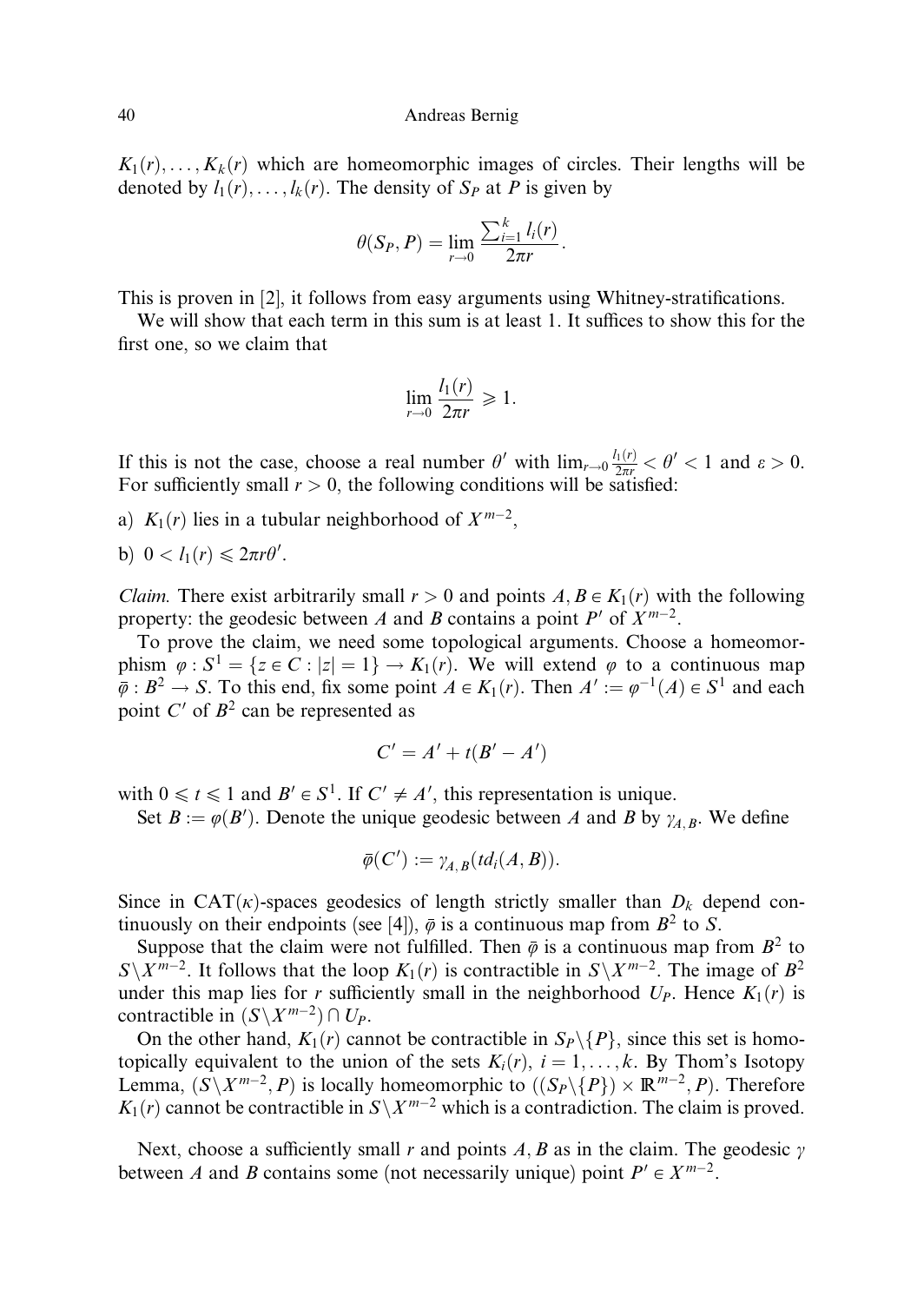The length of the curve  $K_1(r)$  is bounded by  $2\pi r\theta'$ . Since this curve is homeomorphic to a circle, we can join A with B by a curve  $\beta$  of length bounded by  $\pi r \theta'$  which stays at a Euclidean distance  $r$  away from  $P$ . By our assumptions, this curve lies in a tubular neighborhood of  $X^{m-2}$  which implies that the Euclidean distance from each point of the curve to  $P'$  is at least r.

Take a series of points  $A = P_0, P_1, \ldots, P_k = B$  on  $\beta$  such that

$$
d_i(P_j, P_{j+1}) < \varepsilon, \quad j = 0, 1, \dots, k-1
$$

and

$$
\sum_{j=0}^{k-1} d_i(P_j, P_{j+1}) \leq l(\beta) \leq \pi r \theta'.
$$

Let  $\gamma_j$  be the geodesic between  $P_j$  and P'. We deduce from the CAT-inequality and from the triangle inequality for angles (see [4], Proposition 1.14)

$$
\pi = \angle P_{\nu}(\gamma_0, \gamma_k) \leqslant \sum_{j=0}^{k-1} \angle P_{\nu}(\gamma_j, \gamma_{j+1}) \leqslant \sum_{j=0}^{k-1} \angle (P_j, P', P_{j+1}).
$$

Let  $l_k(r)$  denote the length of the circle of radius r in  $M_k^2$ .

To estimate the angle  $\perp (P_j, P', P_{j+1})$  note that  $d_i(P_j, P') \ge r$ . It follows that this angle is not greater than the corresponding angle of a comparison triangle in  $M_{\kappa}^2$  with side lengths  $r, r, d_i(P_j, P_{j+1})$  which is bounded by  $\psi(\varepsilon) 2\pi \frac{d_i(P_j, P_{j+1})}{l_k(r)}$  where  $\psi(\varepsilon)$  tends to 1 for  $\varepsilon \to 0$  ( just take a Taylor development of the *k*-cosine).

It follows that

$$
\pi = \sum_{P'}(\gamma_0, \gamma_k) \leq \sum_{j=0}^{k-1} \sum_{j=0}^{\infty} (P_j, P', P_{j+1}) \leq \psi(\varepsilon) \frac{2\pi}{l_{\kappa}(r)} \sum_{j=0}^{k-1} d_i(P_j, P_{j+1}) \leq \psi(\varepsilon) \frac{2\pi r}{l_{\kappa}(r)} \pi \theta'
$$

If we let  $\varepsilon$  tend to 0, we get

$$
\pi \leqslant \frac{2\pi r}{l_{\kappa}(r)}\pi\theta'
$$

For  $r \to 0$ , the right hand side tends to  $\pi \theta' < \pi$ , which is a contradiction. Hence the assumption  $\theta$  < 1 cannot be fulfilled and Proposition 3.6 is proved.

The proof of the main theorem is complete.

# 4 Further remarks

A natural conjecture would be that the main theorem remains true under the weaker condition that every stratum of codimension 1 lies on the boundary of at least two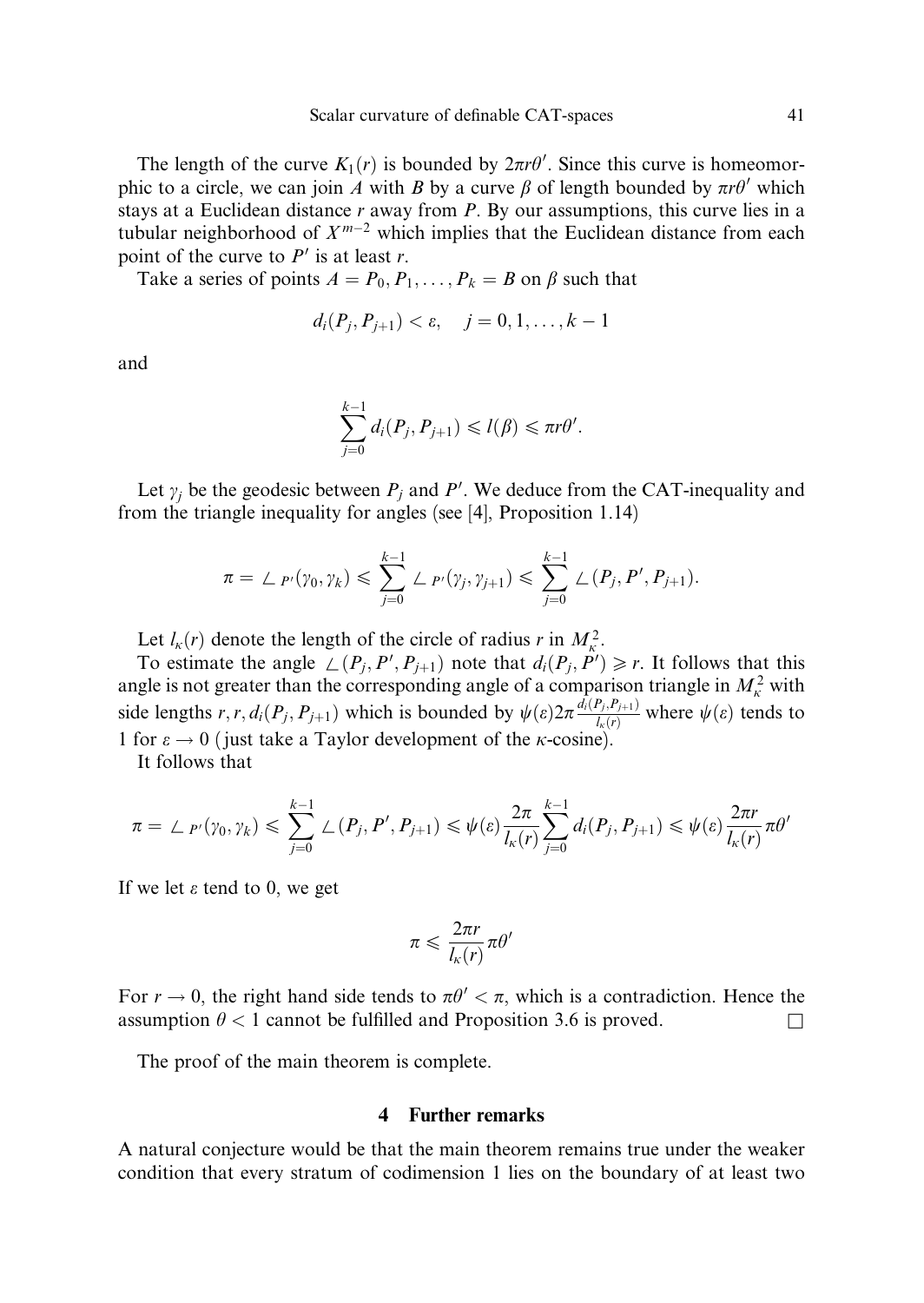top dimensional strata. Surprisingly, this turns out to be false. The first part of the proof of the main theorem can be generalized to this situation, the problem lies in the codimension 2 case.

Take for instance 5 points on a 4-dimensional unit sphere and join each pair of them by a semialgebraic arc of length  $\frac{2\pi}{3}$  in such a way that these arcs do not intersect. With respect to the induced length metric, this graph is a  $CAT(1)$ -space, since every non-contractible loop has length at least  $2\pi = 2D_1$  (see [4], Example II 1.15). The Euclidean cone  $X$  over this graph with base point the center  $P$  of the sphere is a (semialgebraic) CAT(0)-space by a theorem of Berestovskii (see [4], Theorem II 3.14).

On the other hand,  $\chi_{loc}(X, P) = 1 - 5 + 10 = 6$  and  $\theta_2(X, P) = 10 \frac{1}{2\pi} \frac{2\pi}{3} = \frac{10}{3}$ which implies  $\text{scal}(X, \{P\}) = \frac{1}{2} + 3 - \frac{10}{3} = \frac{1}{6} > 0$ . Hence the scalar curvature measure is strictly positive at P.

Another remark concerns the invariance of the scalar curvature measure under isometries. As Bröcker–Kuppe and Fu have shown, each Lipschitz–Killing curvature measure is preserved under any definable isometry. The scalar curvature measure is one of these curvatures. However, there are simple examples of non-definable isometries between definable sets (for instance between a circle and an ellipse). But it is not clear if there is really a big difference between "isometric" and "definably isometric''. Anyway, the next corollary shows that scalar curvature measure is preserved by any isometry:

**Theorem 4.1.** Let S,  $\tilde{S}$  be two compact, connected, definable sets and  $f : S \to \tilde{S}$  an isometry between them. Then f induces an isomorphism of the scalar curvature measures, i.e. for each Borel measure  $U \subset S$  we have

$$
\text{scal}(\tilde{S}, \tilde{U}) = \text{scal}(S, f^{-1}(\tilde{U})).
$$

Proof. The idea is to use Formula (1). The scalar curvature measure on strata of codimension 1 is there expressed only using inner geometric terms: certain geodesics and angles. On m-strata, the scalar curvature is invariant under isometries (classical), on strata of codimension 2 as well (local Euler-characteristic and density are invariant under isometries). Furthermore, the scalar curvature measure is independent of the stratification. These ideas can be easily put together to give a proof of Theorem 4.1.  $\Box$ 

### **References**

- [1] K. Bekka, D. Trotman, Sur les propriétés métriques des espaces stratifiés. Preprint 1995.
- [2] A. Bernig, Scalar curvature of definable Alexandrov spaces. Adv. Geom. 2 (2002), 29–55. [MR 1 880 000](http://www.ams.org/mathscinet-getitem?mr=1:880:000) [Zbl 01701491](http://www.emis.de/MATH-item?01701491)
- [3] J. Bochnak, M. Coste, M.-F. Roy, Géométrie algébrique réelle. Springer 1987. [MR 90b:14030](http://www.ams.org/mathscinet-getitem?mr=90b:14030) [Zbl 0633.14016](http://www.emis.de/MATH-item?0633.14016)
- [4] M. R. Bridson, A. Haefliger, *Metric spaces of non-positive curvature*. Springer 1999. [MR 2000k:53038](http://www.ams.org/mathscinet-getitem?mr=2000k:53038) [Zbl 01385418](http://www.emis.de/MATH-item?01385418)